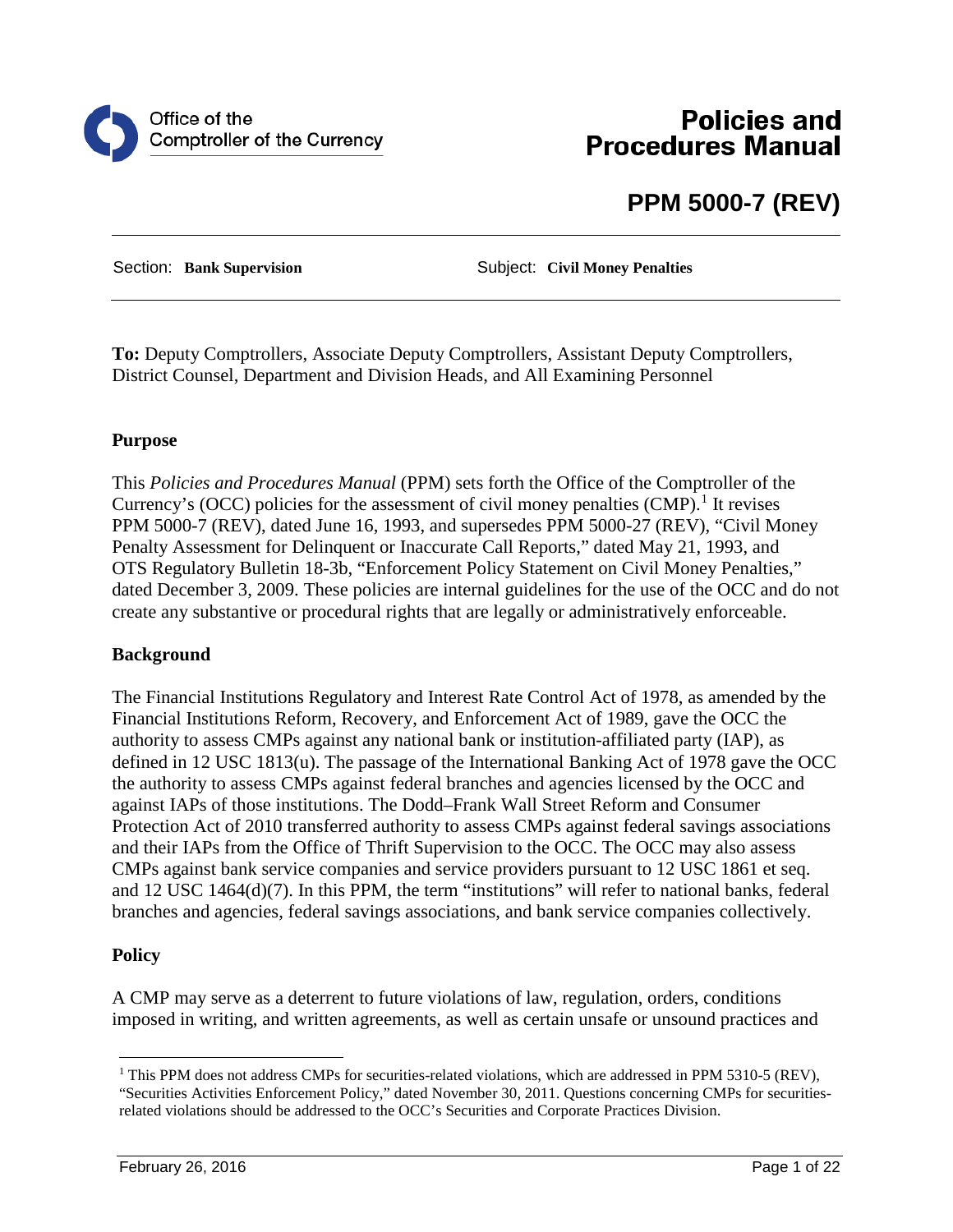breaches of fiduciary duty, both by the IAP or institution against which the CMP is assessed and by other IAPs and institutions. A CMP can also encourage correction of violations, unsafe or unsound practices, and breaches of fiduciary duty. A CMP against an IAP emphasizes the accountability of individuals. The OCC may use its CMP authority as deemed appropriate to achieve these objectives. This action may be independent or used in conjunction with other supervisory or enforcement actions. CMPs must be supported by adequate and thorough documentation.

## **Statutory CMP Authority**

## **General CMP Statutes**

The OCC's general CMP authority is set forth in 1[2](#page-1-0) USC 1818(i).<sup>2</sup> This statute classifies CMPs into three tiers based on the severity of the actionable conduct and the level of culpability. The statute also sets maximum amounts that the OCC may assess for each day that the actionable conduct continues. These amounts are periodically adjusted for inflation. The current maximum penalty amount for each tier is in the implementing regulations for federal savings associations at 12 CFR 109.103 and for other OCC-regulated institutions at 12 CFR 19.240.

## *Tier 1*

The OCC may assess tier 1 CMPs against an institution or IAP that engages in violations of any

- law or regulation,
- final or temporary order,
- condition imposed in writing in connection with the grant of any application or other request by the institution, or
- written agreement.

*Tier 2*

The OCC may assess tier 2 CMPs against an institution or IAP that engages in

- violations of law, regulation, orders, conditions imposed in writing, or written agreements,
- reckless unsafe or unsound practices, or
- breaches of fiduciary duty,

## which

- are part of a pattern of misconduct,
- cause or are likely to cause more than a minimal loss to the institution, or
- result in a pecuniary gain to the party engaged in the violation, practice, or breach.

<span id="page-1-0"></span><sup>&</sup>lt;sup>2</sup> Although the OCC has additional CMP authority under 12 USC 93(b) and 12 USC 504, the authority in those statutes is redundant with that in 12 USC 1818(i), as amended. Accordingly, the OCC may rely exclusively on 12 USC 1818(i) in all cases that it would have formerly brought under 12 USC 93(b) or 12 USC 504.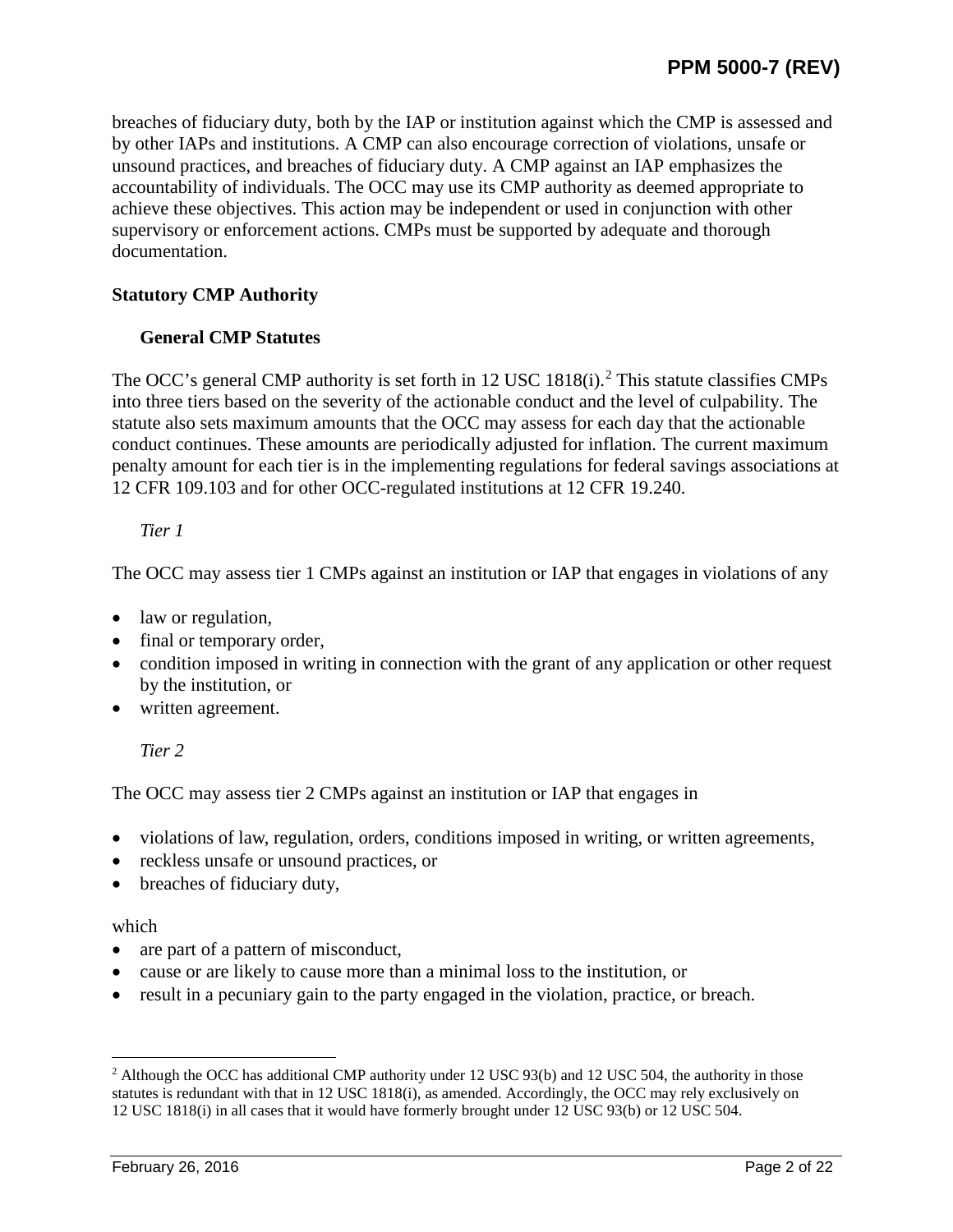## *Tier 3*

The OCC may assess tier 3 CMPs against an institution or IAP that knowingly engages in

- violations of law, regulation, orders, conditions imposed in writing, or written agreements,
- unsafe or unsound practices, or
- breaches of fiduciary duty,

which knowingly or recklessly cause

- substantial loss to the institution, or
- substantial gain to the party engaged in the violation, practice, or breach.

The term "violation," for the purpose of CMPs under 12 USC 1818(i), is defined by 12 USC 1813(v) to include "any action (alone or with another or others) for or toward causing, bringing about, participating in, counseling, or aiding or abetting a violation."

## **Other CMPAuthority**

In addition to the OCC's general statutory CMP authority in 12 USC 1818(i), the OCC also has separate statutory authority to assess CMPs for violations of certain specific laws and regulations, including change of control regulations, call report filing requirements, and flood insurance laws and regulations, $3 \text{ among others}$  $3 \text{ among others}$ . The authorizing statutes and the maximum penalties for each of these statutory violations are set forth in the implementing regulations for federal savings associations in 12 CFR 109.103 and for other OCC-regulated institutions in 12 CFR 19.240.

## **Statutory CMP Factors**

When determining CMP amounts under 12 USC 1818(i), the OCC is required to consider four statutory factors: (1) the size of financial resources and good faith of the institution or IAP charged; (2) the gravity of the violation; (3) the history of previous violations; and (4) such other matters as justice may require. The federal banking agencies have adopted the Federal Financial Institutions Examination Council's (FFIEC) "Interagency Policy Regarding the Assessment of Civil Money Penalties by the Federal Financial Institutions Regulatory Agencies" (1998 FFIEC Interagency Policy), which sets forth 13 relevant factors that the agencies should consider in assessing CMPs, consistent with the four statutory factors.[4](#page-2-1) To ensure the statutory and 1998 FFIEC Interagency Policy factors are considered in CMP decisions, and to enhance the consistency of CMP decisions, the OCC has developed institution and IAP CMP matrices for the agency to use when considering the appropriate amount of a CMP.

<span id="page-2-0"></span><sup>&</sup>lt;sup>3</sup> The CMP matrices appended to this PPM should not be used to determine whether violations of flood insurance laws and regulations constitute a pattern or practice for purposes of CMPs under 12 USC 4012a(f). A CMP matrix should only be completed for such violations if CMPs are being considered under the authority of 12 USC 1818(i).

<span id="page-2-1"></span><sup>4</sup> The OCC transmitted the 1998 FFIEC Interagency Policy in OCC Bulletin 1998-32, "Civil Money Penalties: Interagency Statement" (July 24, 1998).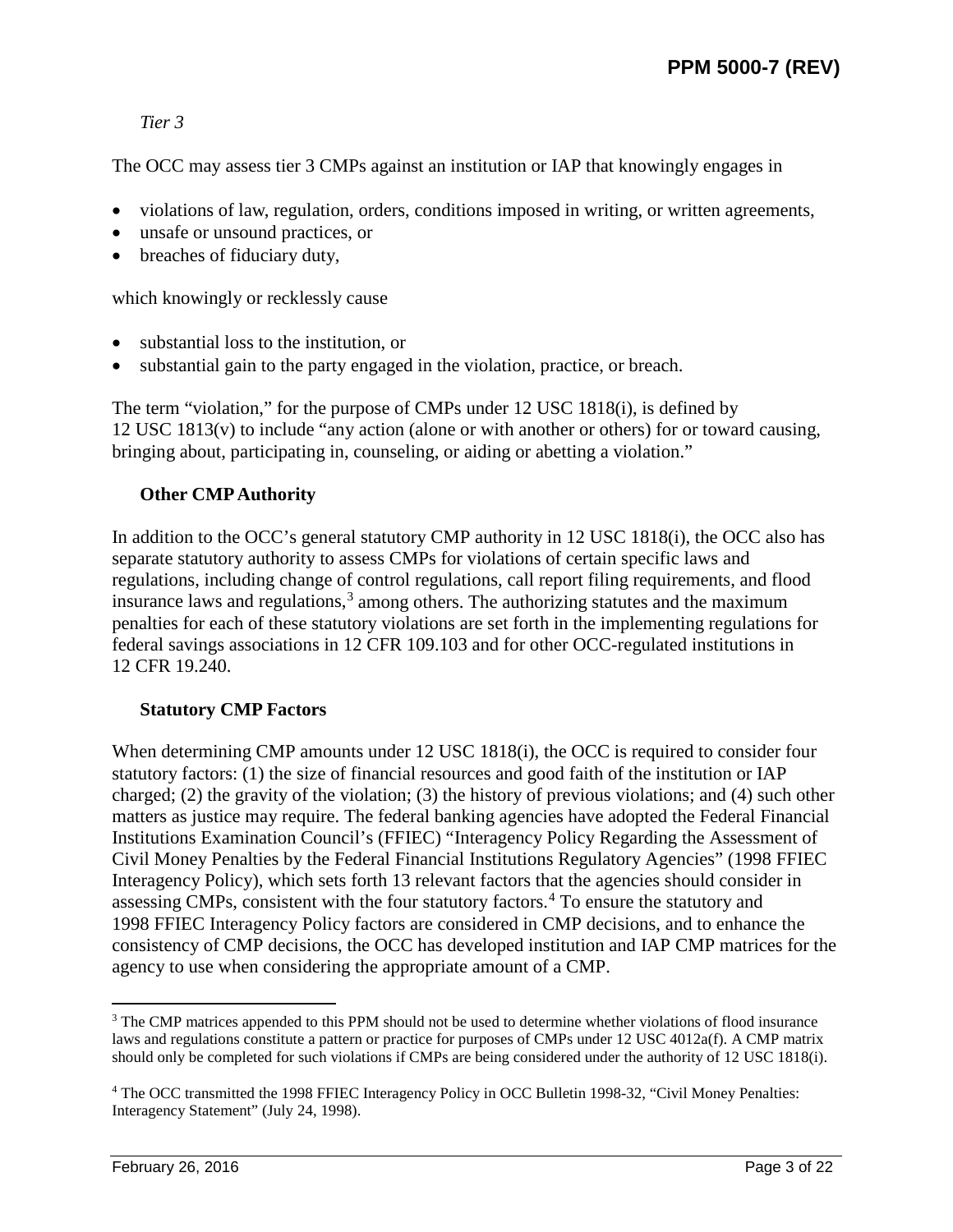## **Institution and IAP CMP Matrices**

The OCC's institution and IAP CMP matrices are tools to quantify the degree of severity of violations, unsafe or unsound practices, and breaches of fiduciary duty. The "CMP Matrix for Institutions" (see appendix A) and the "CMP Matrix for Institution-Affiliated Parties" (see appendix B) provide for consideration of three of the statutory factors set forth in 12 USC 1818(i)(2)(G) and the 13 assessment factors enumerated in the 1998 FFIEC Interagency Policy. Together with the final statutory factor in 12 USC 1818(i)(2)(G), "such other matters as justice may require," these factors provide the basis for recommended CMP actions. The matrices provide guidance in determining whether to assess a CMP and, if so, the appropriate amount of the CMP.

The OCC should use the CMP matrices in any case in which the relevant authorizing statute provides that penalties assessed pursuant to that statute shall be subject to the provisions of 12 USC 1818(i) or 12 USC 1818(i)(2)(G). With respect to CMPs assessed pursuant to 12 USC 1818 or statutes that refer to 12 USC 1818, the institution CMP matrix and the IAP CMP matrix apply to the assessment of tier 1 and tier 2 CMPs against institutions and IAPs, respectively. The matrices do not apply to the assessment of tier 3 CMPs, which the OCC must assess only in the most severe cases that have a substantial impact on the national banking system.

The OCC uses the institution CMP matrix and the IAP CMP matrix as tools to help ensure that CMPs are imposed consistently and equitably. **The matrices are only guidance; they do not reduce the CMP process to a mathematical equation and are not a substitute for sound supervisory judgment.** In some cases, consistent with the final statutory factor in 12 USC 1818(i)(2)(G), it may be appropriate to depart from the matrices to reach a fair and equitable result that achieves the agency's supervisory objectives.

## **Procedures**

When an examiner discovers serious potential violations of banking law or regulation, orders, conditions imposed in writing, or written agreements, or unsafe or unsound practices or breaches of fiduciary duty, the examiner consults with the institution's supervisory office and appropriate OCC legal staff to determine whether a CMP is legally supportable under 12 USC 1818 or other CMP authorizing statutes. The examiner and supervisory office may also consider an appropriate alternative supervisory response, which may include the issuance of a reprimand or supervisory letter to an IAP if certain criteria, described on page 5, are satisfied.

A reprimand is a strongly worded document used when a CMP against an IAP is legally supportable but the OCC chooses not to pursue the action. A reprimand is appropriate only when the IAP CMP matrix results in a small suggested CMP amount; a review of the CMP factors indicates that the misconduct was technical in nature, there was no history of misconduct, or there was no intent to engage in the misconduct; the issuance of a reprimand in lieu of a small CMP will achieve supervisory objectives; and the appropriate Supervision Review Committee (SRC) approves the issuance of a reprimand. In contrast, a supervisory letter generally should be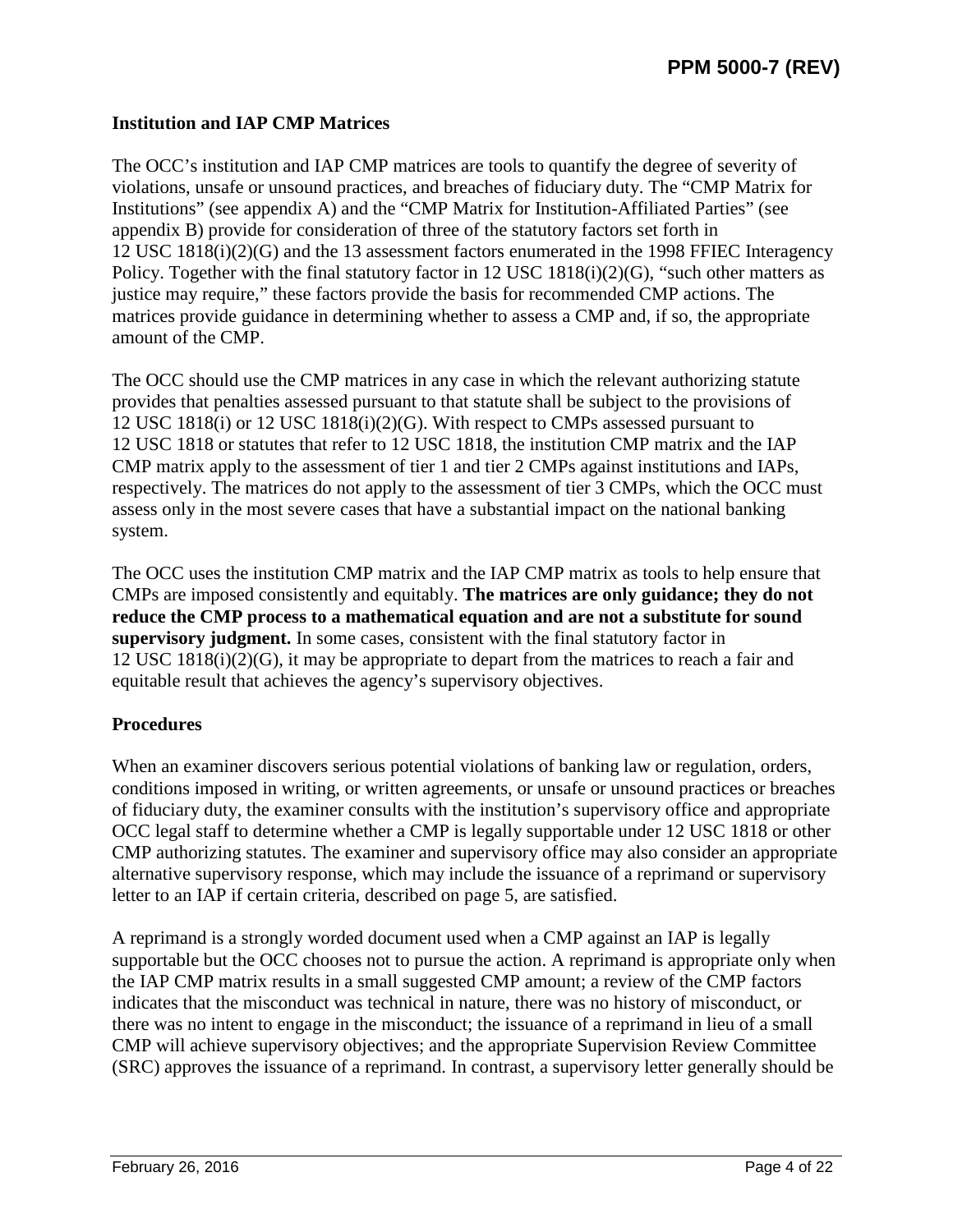used when a CMP against an IAP is not warranted, but the OCC nonetheless wishes to call attention to a supervisory problem.

If there is a legal basis for a CMP under 12 USC 1818(i), the examiner, in consultation with the supervisory office and appropriate OCC legal staff, must complete the appropriate CMP matrix, if applicable, to determine the level of action suggested<sup>[5](#page-4-0)</sup> and develop a recommendation for a CMP, reprimand, or supervisory letter, as appropriate. The examiner-in-charge (EIC) of the institution submits a CMP referral to the supervisory office for review. Whenever the OCC is considering the assessment of a CMP against the institution or its IAPs or the issuance of reprimands or supervisory letters to IAPs, the examiner also provides advance notice to the institution at the exit meeting and in the report of examination.[6](#page-4-1)

The referral must include the EIC's memorandum containing his or her recommendations, the completed CMP matrix, if any, and supporting documentation. The supporting documentation must be sufficient to demonstrate the violations, unsafe or unsound practices, or breaches of fiduciary duty at issue. In cases involving IAPs, the documentation must also support the IAP's responsibility for the misconduct at issue. Recommendations for a reprimand must include documentation supporting the application of the criteria described above. Examiners may consult with legal staff on what documentation should be included.<sup>[7](#page-4-2)</sup> If the supervisory office concurs with the EIC's recommendation, or otherwise recommends a CMP or reprimand, it sends the referral to the appropriate OCC legal staff for review.

If, after reviewing the referral, the supervisory office and legal staff determine that the OCC has established a basis for taking the recommended action, the supervisory office obtains any necessary approval from the appropriate SRC, in accordance with the relevant delegations of authority,<sup>[8](#page-4-3)</sup> to send a 15-day letter to the IAP or institution against which it is actively considering assessing a CMP or issuing a reprimand. The OCC issues a 15-day letter before it assesses a CMP or issues a reprimand. In cases when only a reprimand is under consideration, the 15-day letter should reflect that fact and not indicate that the OCC is considering assessing a CMP. Alternatively, the supervisory office may resolve the matter by issuing a supervisory letter or taking no further action, after obtaining any necessary approval from the appropriate SRC.

An IAP or institution that receives a 15-day letter will have 15 days to respond. Upon request, the supervisory office may, at its discretion, extend this 15-day period. After the supervisory

<span id="page-4-0"></span><sup>&</sup>lt;sup>5</sup> In all cases in which a CMP is being considered and there is either unjust enrichment to the institution or an IAP or reckless disregard of the law or a prior order, a restitution action under 12 USC 1818(b)(6) should also be considered.

<span id="page-4-1"></span><sup>6</sup> Because the OCC sometimes identifies violations and assesses CMPs or issues reprimands or supervisory letters outside the normal examination process, such advance notice may not be applicable in every case. The absence of advance notice is not a barrier to a CMP action.

<span id="page-4-2"></span><sup>&</sup>lt;sup>7</sup> The Enforcement and Compliance Division maintains lists of types of documents that should be obtained to support the citation of specific types of violations of law or regulation.

<span id="page-4-3"></span><sup>8</sup> The authority to initiate, negotiate, execute, modify, and terminate enforcement actions covered by this PPM has been delegated in many cases. Current delegations of authority are maintained on the relevant Senior Deputy Comptroller's page on the OCC intranet.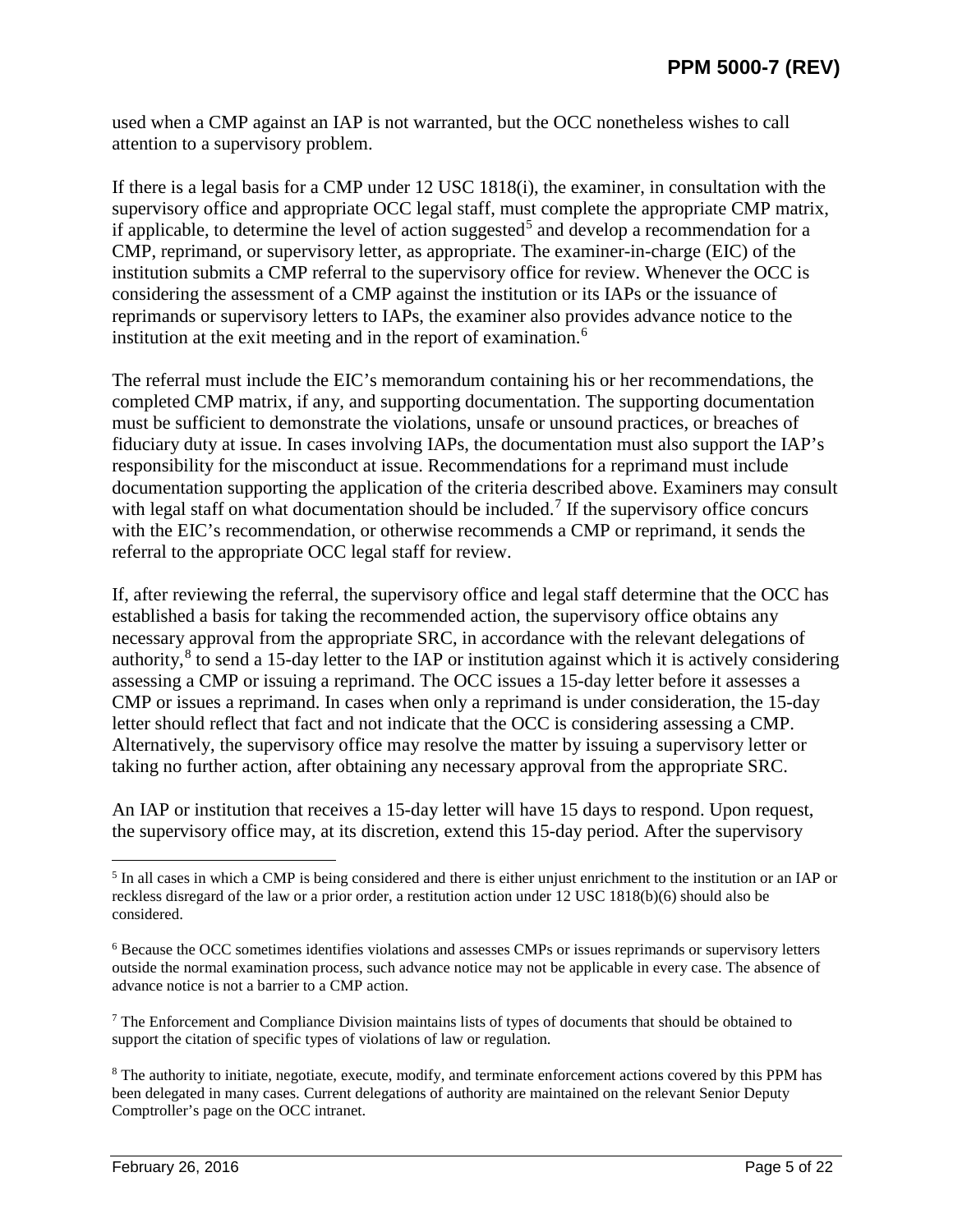office receives the response to the 15-day letter, or the response period has ended, the supervisory office and legal staff complete their review of the referral, including consideration of the 15-day letter response and any additional relevant information, and legal staff prepares a memorandum of the legal basis of the recommended action. At this time, the supervisory office completes a new version of the appropriate CMP matrix, if applicable, updates the EIC recommendation memorandum, if necessary, and presents the case to the appropriate SRC.

When the OCC decides to assess a CMP after a presentation to the SRC, the supervisory office initiates the CMP by sending the IAP or institution a letter disclosing that a CMP has been approved, the basis of the CMP, and the dollar amount of the assessment, along with a draft stipulation and consent order. The letter indicates that the IAP or institution may either pay the CMP or contest the action and explains that if the IAP or institution does not pay the CMP within a fixed period, the OCC will serve a notice of assessment.

In nondelegated actions involving delegated institutions, the relevant OCC district office submits the referral, along with its recommendations, to the Enforcement and Compliance Division (E&C). In cases when the district has approved a delegated CMP, a reprimand, or a supervisory letter against one IAP but recommends nondelegated CMPs against other IAPs that are associated with the same institution, all of the actions are deemed to be nondelegated and are handled by E&C. Similarly, in cases involving a CMP and some other type of related action that is nondelegated, for example, a removal, the entire matter is treated as nondelegated and handled by E&C. E&C completes its review and presents the case to the appropriate Washington SRC.

Legal staff performs negotiation, settlement, and collection of CMPs upon direction from district or Washington supervision, as applicable. In delegated cases, district attorneys may negotiate the CMP for a reasonable period (not to exceed 30 days, except with the approval of the Director of E&C when settlement is imminent). Settlement of delegated actions requires approval by the deputy comptroller for the institution. If the district is unable to reach a settlement, it refers the matter to E&C. The districts may also request E&C's assistance with any settlement offer. Settlement of nondelegated actions requires the concurrence of the deputy comptroller for the institution and the Director of E&C.

If there is an administrative hearing, the examiners who worked on the examination or referral may be required to provide litigation support and serve as witnesses. The Director of E&C is responsible for the management and supervision of prehearing practice and litigation in all CMP proceedings.

OCC legal staff consults with the responsible supervisory office and all interested OCC employees, including the EIC, and keeps them apprised of the progress of the case until resolution through either settlement or litigation. Oversight to promote efficiency, effectiveness, and consistency of actions is the duty of the appropriate Washington SRC with respect to nondelegated actions and of the responsible district SRC with respect to delegated actions.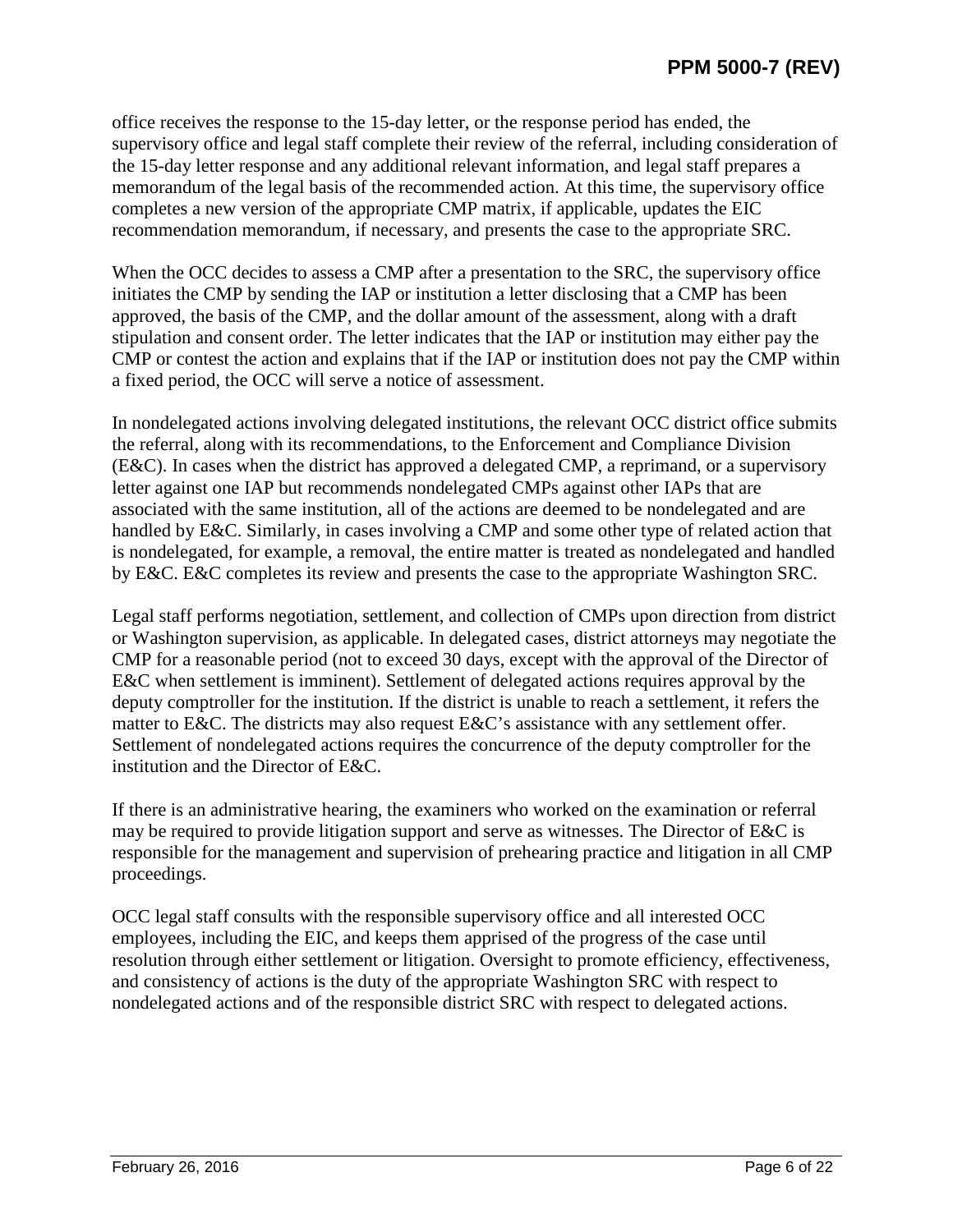## **Record Keeping**

The responsible supervisory office must maintain accurate records of CMPs, reprimands, and supervisory letters, including recording actions taken in the appropriate electronic supervisory information system and paper filing systems. Refer to OCC Records Management Program guidance, including the guidance contained in PPM 3120-1 (REV), "OCC Records Management Program," dated July 23, 2015, and each supervisory office's records management policies for further guidance on record-keeping requirements.

## **Publicity**

At the conclusion of all CMP cases that are resolved through a negotiated settlement, the district counsel, in delegated cases, and E&C, in nondelegated cases, forward a signed copy of the final stipulation and consent order to the Communications Division in Headquarters for publication in the monthly listing of enforcement actions. In certain cases, a news release is issued. Such publicity may serve as a deterrent to future violations, unsafe or unsound practices, and breaches of fiduciary duty. News releases require the approval of the Senior Deputy Comptroller for Midsize and Community Bank Supervision or for Large Bank Supervision, as appropriate, and should also be reviewed by the Comptroller's office. The district counsel, in delegated actions, and E&C, in nondelegated actions, work directly with the supervisory office and the Press Relations office in preparing news releases.

For further information regarding the assessment of CMPs, please contact Special Supervision at (202) 649-6900 or E&C at (202) 649-6200.

Toney M. Bland Senior Deputy Comptroller for Midsize and Community Bank Supervision

Martin Pfinsgraff Senior Deputy Comptroller for Large Bank Supervision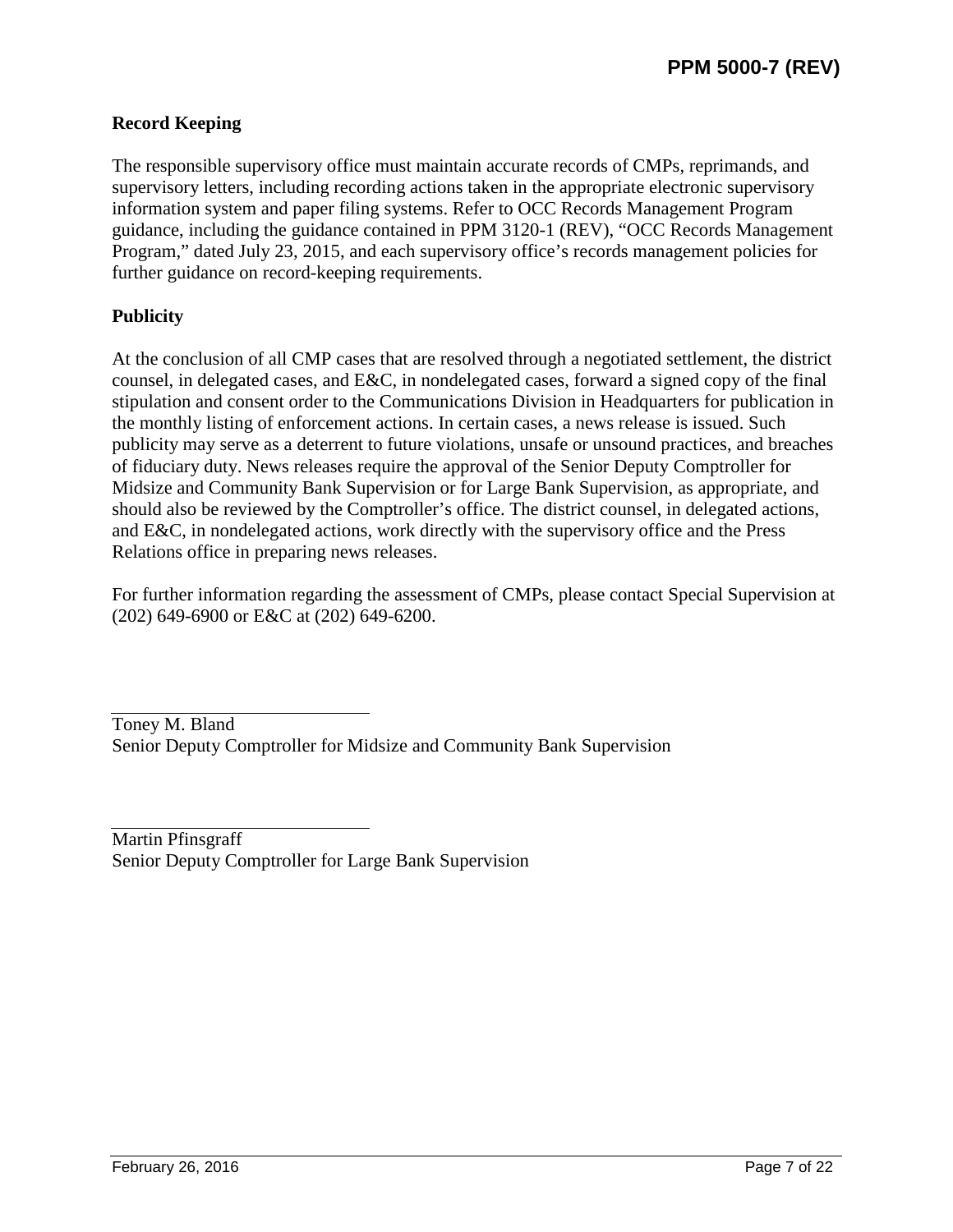# **PPM 5000-7 (REV)**

Date Matrix Completed \_\_\_\_\_\_\_\_ Matrix User Initials **Water** 

Appendix A

| <b>Bank Name</b> |  |
|------------------|--|
| Charter #        |  |

#### **CMP Matrix for Institutions**

**Note:** Boxes in the matrix should be used to reflect progressive levels of severity. For brevity, this matrix uses the term "violation" to refer to any violation of law, rule, regulation, order, condition imposed in writing, or written agreement; and any reckless unsafe or unsound practice. Refer to PPM 5000-7 (REV), "Civil Money Penalties," for additional guidance before completing the matrix.

| <b>Factors</b>                                                                                          | 0                                               | 1                                                                                                         | $\mathbf{2}$                                                                                                 | 3                                                                                                              | 4                                                                                                      | <b>Factor</b><br>weight | <b>Factor</b><br>score |
|---------------------------------------------------------------------------------------------------------|-------------------------------------------------|-----------------------------------------------------------------------------------------------------------|--------------------------------------------------------------------------------------------------------------|----------------------------------------------------------------------------------------------------------------|--------------------------------------------------------------------------------------------------------|-------------------------|------------------------|
| Intent $(1)^a$                                                                                          | None                                            |                                                                                                           | Should have<br>known                                                                                         | Disregarded red<br>flags or other<br>warnings                                                                  | Clear intent or<br>clearly<br>disregarded the<br>law or<br>consequences<br>to the bank                 | $\overline{7}$          |                        |
| Continuation<br>after<br>notification (3)                                                               | Violation<br>ceased<br>before<br>notification   | Violation<br>ceased<br>immediately<br>upon<br>notification                                                | Bank took<br>timely steps to<br>correct<br>violation, but<br>violation<br>continued<br>after<br>notification | No timely<br>corrective action:<br>violation<br>continued for<br>short period of<br>time after<br>notification | Violation still<br>continuing or<br>continued for<br>long period of<br>time after<br>notification      | 5                       |                        |
| Concealment<br>(5)                                                                                      | None, or<br>self-<br>disclosure<br>of violation | Disclosure of<br>relevant<br>facts upon<br>request                                                        | Incomplete<br>disclosure of<br>relevant facts<br>or materials                                                | Purposely<br>complicated<br>transaction to<br>make it difficult to<br>uncover                                  | Actively took<br>steps to<br>conceal<br>misconduct or<br>relevant facts                                | 6                       |                        |
| Financial gain<br>or other benefit<br>as a result of<br>violation (7)                                   | None                                            | Minimal<br>indirect gain<br>to bank or<br>related<br>interest                                             | Indirect gain<br>or benefit to<br>bank or<br>related<br>interest                                             | Direct gain or<br>benefit to bank or<br>related interest                                                       | Substantial<br>direct benefit to<br>bank or related<br>interest                                        | 4                       |                        |
| Loss or risk of<br>loss to the<br>bank $(6)$                                                            | No loss and<br>no risk of<br>loss               | Minimal<br>actual loss<br>or minimal<br>risk of loss                                                      | Moderate risk<br>of loss                                                                                     | Moderate actual<br>loss or substantial<br>risk of loss                                                         | Substantial<br>actual loss                                                                             | 4                       |                        |
| Impact or harm<br>other than<br>financial loss to<br>the bank $(6)$                                     | No impact<br>or harm to<br>bank                 | Minimal<br>impact or<br>minimal<br>harm to bank                                                           | Some impact<br>or some harm<br>to bank                                                                       | Moderate impact<br>or moderate harm<br>to bank                                                                 | Substantial<br>impact or<br>substantial<br>harm to bank                                                | 4                       |                        |
| Loss or harm to<br>consumers or<br>the public<br>(consumer law<br>or Bank<br>Secrecy Act<br>violations) | No loss and<br>no harm                          | Minimal loss<br>or minimal<br>harm                                                                        | Moderate loss<br>or harm to<br>moderate<br>number of<br>consumers or<br>portion of the<br>public             | Moderate loss or<br>harm to<br>substantial<br>number of<br>consumers or<br>portion of the<br>public            | Substantial<br>loss or harm to<br>substantial<br>number of<br>consumers or<br>portion of the<br>public | 5                       |                        |
| Previous<br>concern or<br>administrative<br>action for<br>similar violation<br>(10)(13)                 | None                                            | Concern in<br>any matters<br>requiring<br>attention<br>(MRA) for<br>related<br>deficiency or<br>violation | Repeat or<br>past due<br>concern in an<br><b>MRA</b> for<br>related<br>deficiency or<br>violation            | Concern in an<br>informal<br>enforcement<br>action intended to<br>prevent the<br>violation                     | Concern in a<br>formal<br>enforcement<br>action intended<br>to prevent the<br>violation                | 5                       |                        |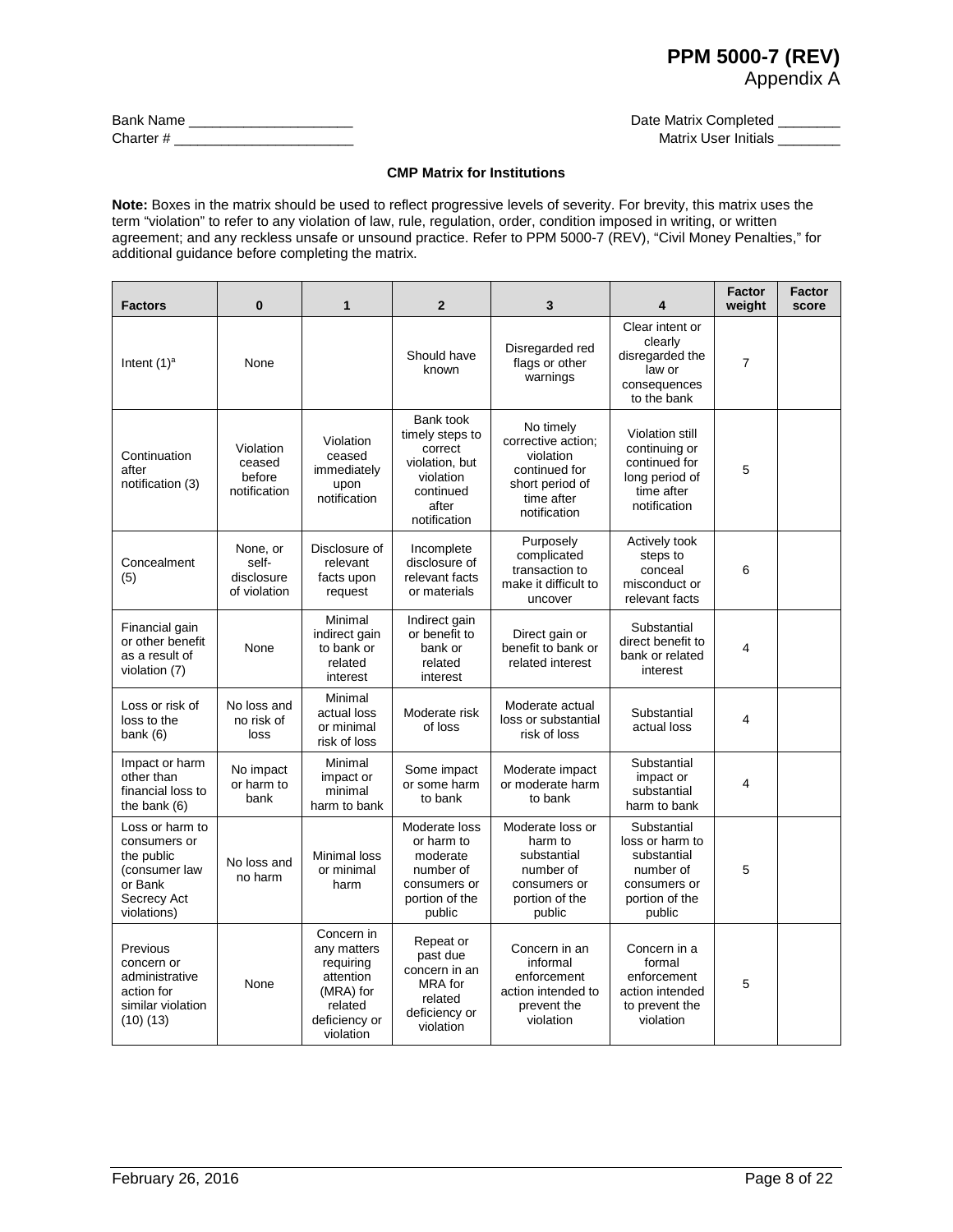## **PPM 5000-7 (REV)**

Appendix A

| <b>Factors</b>                                                                             | $\bf{0}$                                                                                 | $\mathbf{1}$                                                        | $\mathbf{2}$                                                            | 3                                                                     | 4                                                                                  | <b>Factor</b><br>weight | <b>Factor</b><br>score |
|--------------------------------------------------------------------------------------------|------------------------------------------------------------------------------------------|---------------------------------------------------------------------|-------------------------------------------------------------------------|-----------------------------------------------------------------------|------------------------------------------------------------------------------------|-------------------------|------------------------|
| History of<br>violations and<br>tendency to<br>engage in<br>violations (9)<br>(12)         | No prior<br>similar<br>violations<br>or minimal<br>history of<br>unrelated<br>violations | Prior<br>unrelated<br>violations                                    | At least one<br>prior similar<br>violation                              | Prior unrelated<br>repeat or<br>recurring<br>violations               | Prior similar<br>repeat or<br>recurring<br>violations                              | 3                       |                        |
| Duration and<br>frequency of<br>violations<br>before<br>notification (2)                   | Isolated<br>violation                                                                    | Violation<br>continued for<br>up to 6<br>months                     | Several<br>violations, or<br>violation<br>continued for<br>up to 1 year | Frequent<br>violations, or<br>violation<br>continued for 1-2<br>years | Pattern or<br>practice, or<br>violation<br>outstanding for<br>more than 2<br>vears | 3                       |                        |
| Effectiveness<br>of internal<br>controls (IC)<br>and<br>compliance<br>program (CP)<br>(11) | Strong ICs<br>and CP                                                                     | Generally<br>effective ICs<br>and CP with<br>relevant<br>weaknesses | ICs and CP<br>have<br>moderate<br>weaknesses                            | Minimal,<br>ineffective ICs<br>and CP                                 | ICs and CP are<br>substantially<br>lacking                                         | 4                       |                        |
| Subtotal 1                                                                                 |                                                                                          |                                                                     |                                                                         |                                                                       |                                                                                    |                         |                        |
| Good faith<br>before<br>notification                                                       | Complete<br>lack of<br>good faith                                                        |                                                                     | Some<br>evidence of<br>good faith                                       |                                                                       | Good faith<br>shown<br>throughout                                                  | $\overline{2}$          |                        |
| Full<br>cooperation<br>after<br>notification (4)                                           | None                                                                                     |                                                                     | Limited<br>disclosure<br>and<br>cooperation<br>after<br>notification    |                                                                       | Full disclosure<br>and<br>cooperation<br>after<br>notification                     | $\overline{2}$          |                        |
| Restitution, if<br>applicable (8)                                                          | <b>No</b><br>restitution                                                                 | Partial<br>restitution                                              | Complete<br>restitution<br>under<br>compulsion                          | Complete<br>restitution timely<br>after notification                  | Complete<br>restitution<br>voluntarily<br>before<br>notification                   | 1                       |                        |
| Subtotal 2                                                                                 |                                                                                          |                                                                     |                                                                         |                                                                       |                                                                                    |                         |                        |
| Total matrix score (subtract subtotal 2 from subtotal 1)                                   |                                                                                          |                                                                     |                                                                         |                                                                       |                                                                                    |                         |                        |

**<sup>a</sup>** Parenthetical numbers refer to the numbered interagency factors listed in the FFIEC's "Interagency Policy Regarding the Assessment of Civil Money Penalties by the Federal Financial Institutions Regulatory Agencies," 63 Fed. Reg. 30227 (June 3, 1998).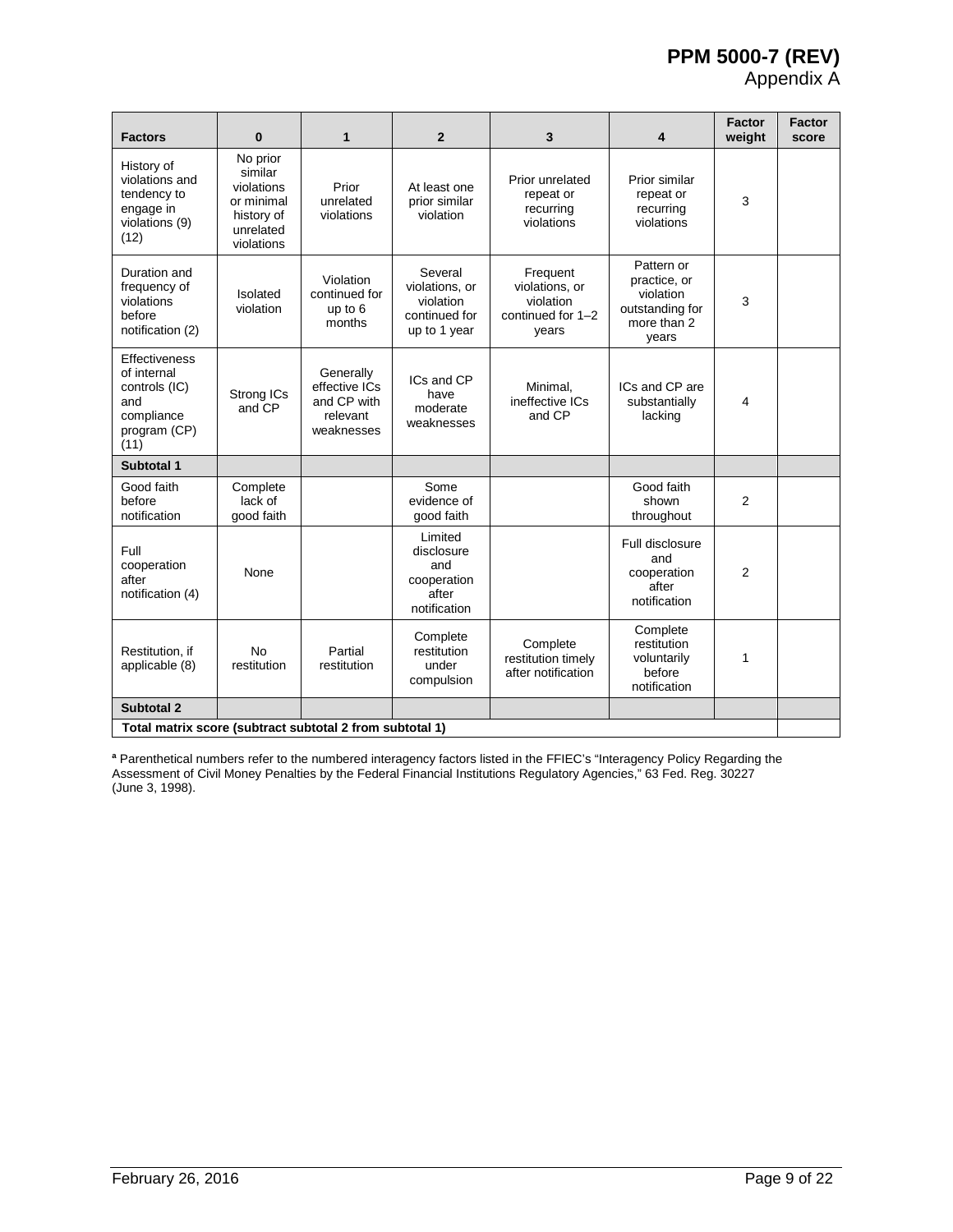Appendix A

| <b>Total</b><br>matrix<br>score | <b>Total</b><br>assets up<br>to<br>\$50 million                 | <b>Total assets</b><br>$$50$ million+<br>to \$250<br>million | <b>Total assets</b><br>\$250 million+<br>to \$1 billion         | <b>Total assets</b><br>\$1 billion+ to<br>\$5 billion          | <b>Total assets</b><br>\$5 billion+ to<br>\$25 billion         | <b>Total assets</b><br>\$25 billion+<br>to<br>\$100 billion     | <b>Total assets</b><br>over<br>\$100 billion                     |
|---------------------------------|-----------------------------------------------------------------|--------------------------------------------------------------|-----------------------------------------------------------------|----------------------------------------------------------------|----------------------------------------------------------------|-----------------------------------------------------------------|------------------------------------------------------------------|
| $0 - 40$                        | No CMP                                                          | No CMP                                                       | No CMP                                                          | No CMP                                                         | No CMP                                                         | No CMP                                                          | No CMP                                                           |
| $41 - 70$                       | Up to                                                           | Up to                                                        | Up to                                                           | Up to                                                          | Up to                                                          | Up to                                                           | Up to                                                            |
|                                 | \$10,000                                                        | \$20,000                                                     | \$100,000                                                       | \$300,000                                                      | \$1.5 million                                                  | \$5 million                                                     | \$15 million                                                     |
| $71 - 100$                      | Up to                                                           | Up to                                                        | Up to                                                           | Up to                                                          | Up to                                                          | Up to                                                           | Up to                                                            |
|                                 | \$25,000                                                        | \$50,000                                                     | \$250,000                                                       | \$1 million                                                    | \$5 million                                                    | \$15 million                                                    | \$30 million                                                     |
| $101 - 130$                     | Up to                                                           | Up to                                                        | Up to                                                           | Up to                                                          | Up to                                                          | Up to                                                           | Up to                                                            |
|                                 | \$50,000                                                        | \$100,000                                                    | \$500,000                                                       | \$2 million                                                    | \$10 million                                                   | \$30 million                                                    | \$60 million                                                     |
| $131 - 160$                     | Up to                                                           | Up to                                                        | Up to                                                           | Up to                                                          | Up to                                                          | Up to                                                           | Up to                                                            |
|                                 | \$100,000                                                       | \$200,000                                                    | \$1 million                                                     | \$4 million                                                    | \$20 million                                                   | \$75 million                                                    | \$150 million                                                    |
| $161+$                          | $$100,000+$<br>but less<br>than<br>1 percent of<br>total assets | $$200.000+$<br>but less than<br>1 percent of<br>total assets | $$1$ million +<br>but less than<br>1 percent of<br>total assets | $$4$ million+<br>but less than<br>1 percent of<br>total assets | \$20 million+<br>but less than<br>1 percent of<br>total assets | $$75$ million+<br>but less than<br>1 percent of<br>total assets | $$150$ million+<br>but less than<br>1 percent<br>of total assets |

#### **Suggested Action Based on Total Matrix Score and Total Assets of Bank**

Note: This CMP matrix is to be used as guidance; it does not reduce the CMP process to a mathematical equation and should not be a substitute for sound supervisory judgment. In some cases, it may be appropriate to depart from the matrix to reach a fair and equitable result that achieves the agency's supervisory objectives.

Ability to pay: The bank's ability to pay the CMP amount suggested on this page should be considered after completion of the CMP matrix and before the recommendation to assess a CMP.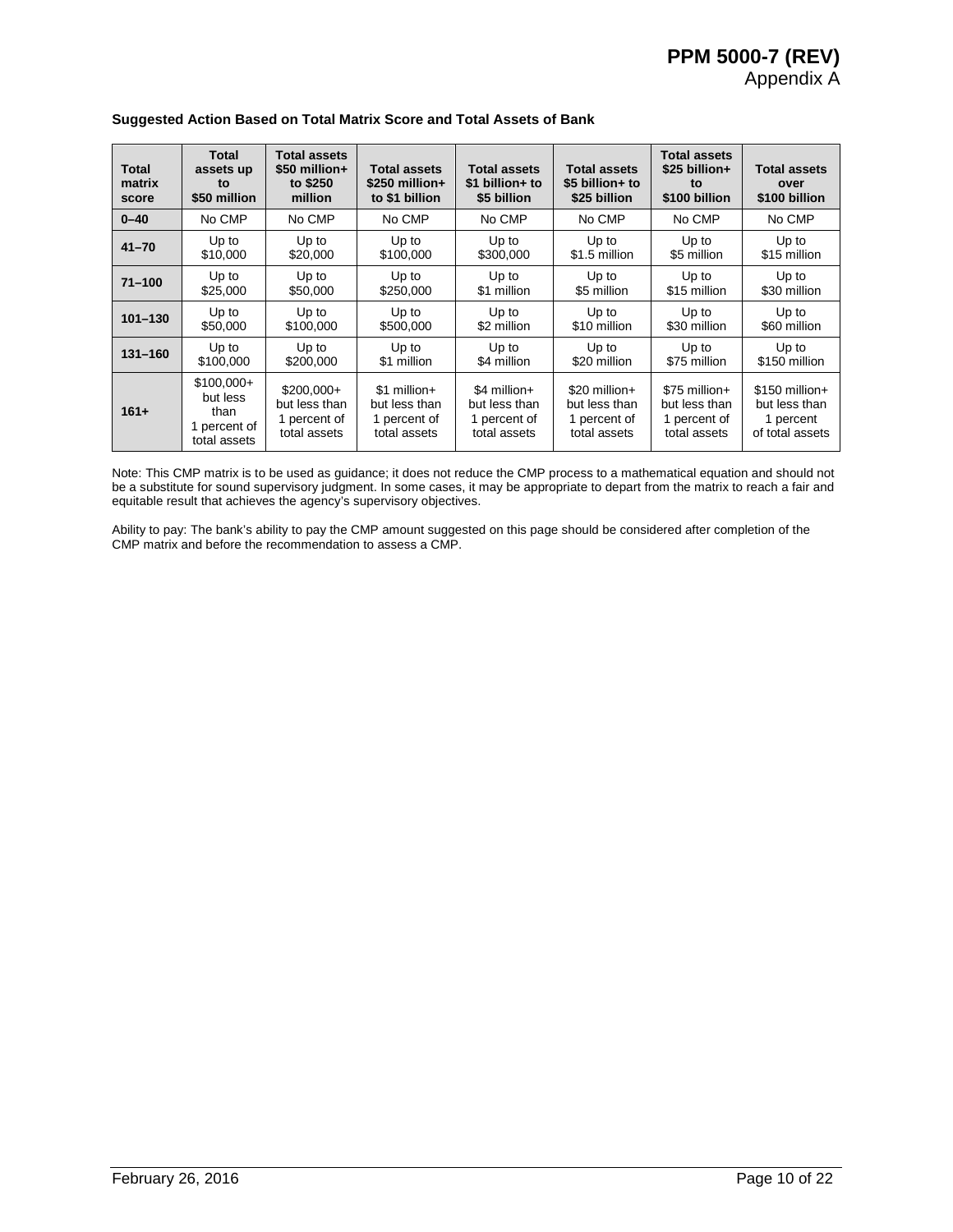## **Guidance for Using the CMP Matrix for Institutions**

- **1. Number of matrices:** One matrix should be completed per bank for all violations or reckless unsafe or unsound practices addressed in a CMP recommendation. When there are several violations or practices included in one matrix, the highest severity level applicable for any of them should be recorded for each factor in the matrix. Thus, if a bank engaged in violations of law and also engaged in reckless unsafe or unsound practices that will be addressed in a single CMP recommendation, only one matrix should be completed, with the highest severity level applicable for the violations and practices recorded for each matrix factor.
- **2. Application to tier 1 and tier 2 CMPs:** If an examiner discovers serious violations or unsafe or unsound practices, he or she should apply the matrix to determine the recommended level of action. The examiner need not initially determine whether the violation or practice provides a basis for a tier 1 or tier 2 CMP. Adjustments have been built into the matrix that should automatically result in the assessment of higher CMPs for tier 2 cases. If the matrix recommendation is for a CMP in excess of \$7,500 per day, as adjusted for inflation, or is based on a reckless unsafe or unsound practice, then the recommended CMP is, by definition, a tier 2 CMP. An unsafe or unsound practice may be considered reckless if it evidences disregard of, or indifference to, the consequences of the practice, even though no harm may be intended. Legal staff should be consulted at this point to ensure that the applicable criteria are met for a tier 2 CMP.

## **3. The following definitions apply when using the matrix:**

**Violations** include violations of law, regulation, orders, conditions imposed in writing, and formal agreements. In the matrix, the term "violation" is used for brevity to refer to any violation of law, rule, regulation, condition imposed in writing, or written agreement, or any reckless unsafe or unsound practice.

An **enforceable condition imposed in writing** is a condition that is issued in connection with a decision on a corporate application. Such decisions typically state that the condition is "a condition imposed in writing within the meaning of 12 USC 1818(b)" or similar language.

An **unsafe or unsound practice** is one in which there has been some conduct, whether act or omission, that is contrary to accepted standards of prudent banking operation and might result in exposure of the bank or its shareholders to abnormal risk or loss.

## **4. The following guidance applies when using the matrix:**

### **Misconduct Factors**

**Intent (1):**<sup>[9](#page-10-0)</sup> Assess this factor based on whether it can be shown that the bank clearly

<span id="page-10-0"></span> <sup>9</sup> Parenthetical numbers refer to the numbered interagency factors listed in the FFIEC's "Interagency Policy Regarding the Assessment of Civil Money Penalties by the Federal Financial Institutions Regulatory Agencies," 63 Fed. Reg. 30227 (June 3, 1998).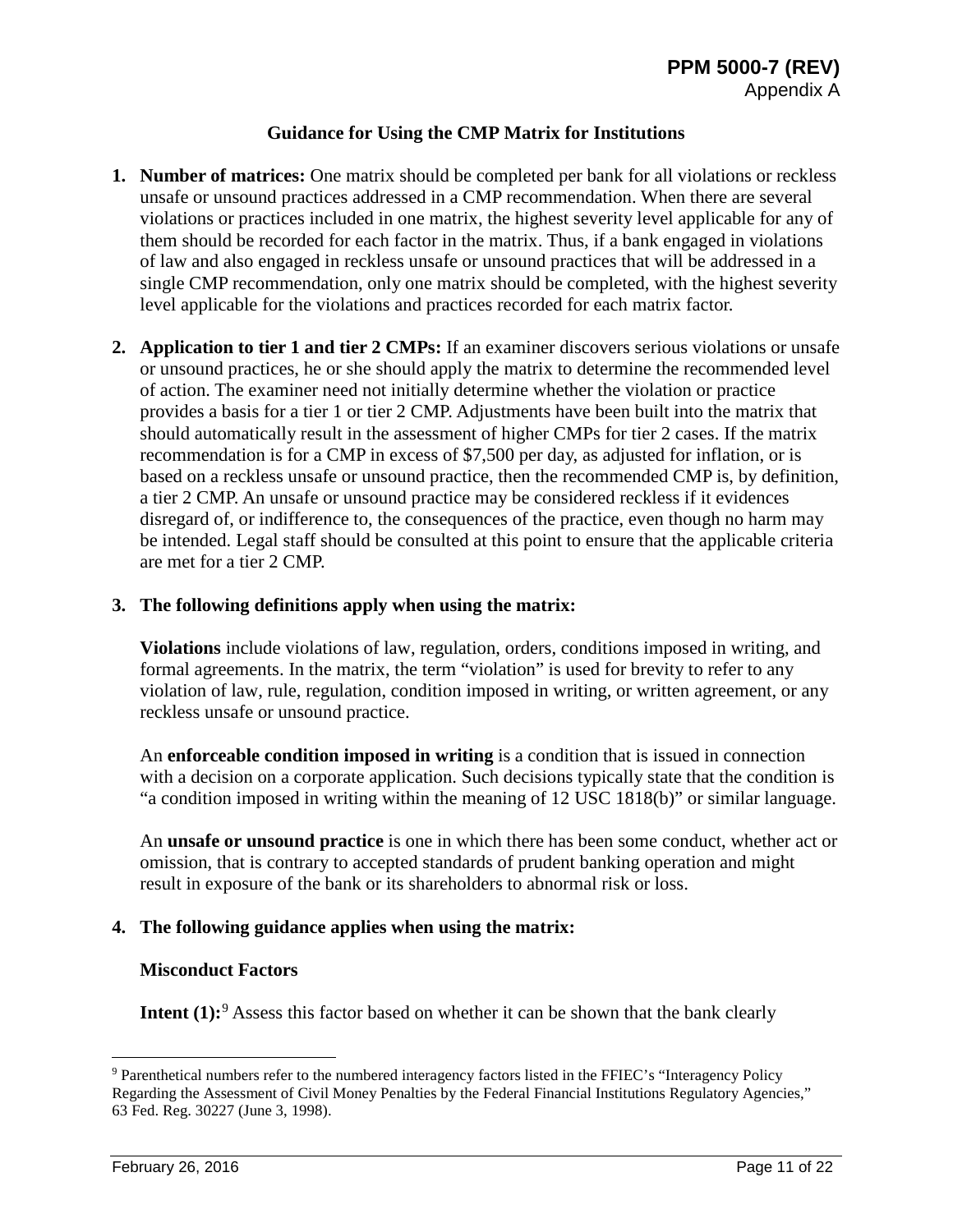intended to commit the misconduct. Clear intent is demonstrated if the bank deliberately engaged in conduct that supports the finding of a violation or unsafe or unsound practice. It is not necessary that the bank intended to violate a law or regulation or intended that the conduct be unsafe or unsound. Lesser intent (such as "should have known") can be demonstrated if, for example, the bank's policies and procedures explained the correct conduct but management could have learned with reasonable inquiry that employees were engaging in unauthorized misconduct, management created a condition in which employees might have been expected to engage in misconduct (perhaps by creating financial incentives to do so), or the bank itself might have acted properly had it acted on its own behalf, but it engaged a third party that the bank should have been aware was acting improperly.

**Continuation after notification (3):** The reference to "notification" in this factor includes notice of the violation or reckless unsafe or unsound practice by the OCC, other regulatory agencies, law enforcement, external auditors, internal auditors, or other parties whose responsibilities include providing the bank or its subsidiaries with information about its operations. "Notification" may include receipt of information tending to show that a violation or unsafe or unsound practice is occurring, even if the information does not clearly establish the existence of a violation or unsafe or unsound practice.

**Concealment (5):** This factor pertains to the concealment of a violation or reckless unsafe or unsound practice from the OCC, the bank's board of directors, internal and external auditors, or other regulatory agencies.

**Financial gain or other benefit as a result of violation (7):** Consider any direct or indirect monetary gain or other benefit to the bank (for example, a bank charges fees to consumers without providing any services for the fee or underfunds its Bank Secrecy Act (BSA)/antimoney laundering compliance program). This factor should be assessed without regard to any restitution made by the bank. A practice may have not resulted in monetary gain but may have resulted in some other benefit to the bank (for example, the bank provided discounted rent payments to a mortgage broker in exchange for referring federally related mortgage loans to the bank or helped a customer structure deposits to avoid filing requirements for currency transaction reports in order to retain a deposit relationship).

Loss or risk of loss to the bank (6): "Risk of loss" refers to any time when the bank was in danger of sustaining a financial loss as a result of the misconduct. For purposes of the matrix, "loss" does not include the amount of any potential CMP. Accordingly, if the violation or unsafe or unsound practice caused a risk of loss in its first month but posed no risk of loss in the second month, the bank experienced a potential loss, which falls within this category. "Minimal," "moderate," and "substantial" refer to the magnitude of the loss or potential loss with respect to the size of the bank and the effect that such a loss may have on the bank's profitability or financial condition.

**Impact or harm other than financial loss to the bank (6):** It is appropriate to consider any possible negative impact or harm to the bank other than financial loss. Such harm may include, but is not limited to, increased reputation risk, litigation risk, operational risk, or compliance risk. Potential financial losses arising from these risks should be considered in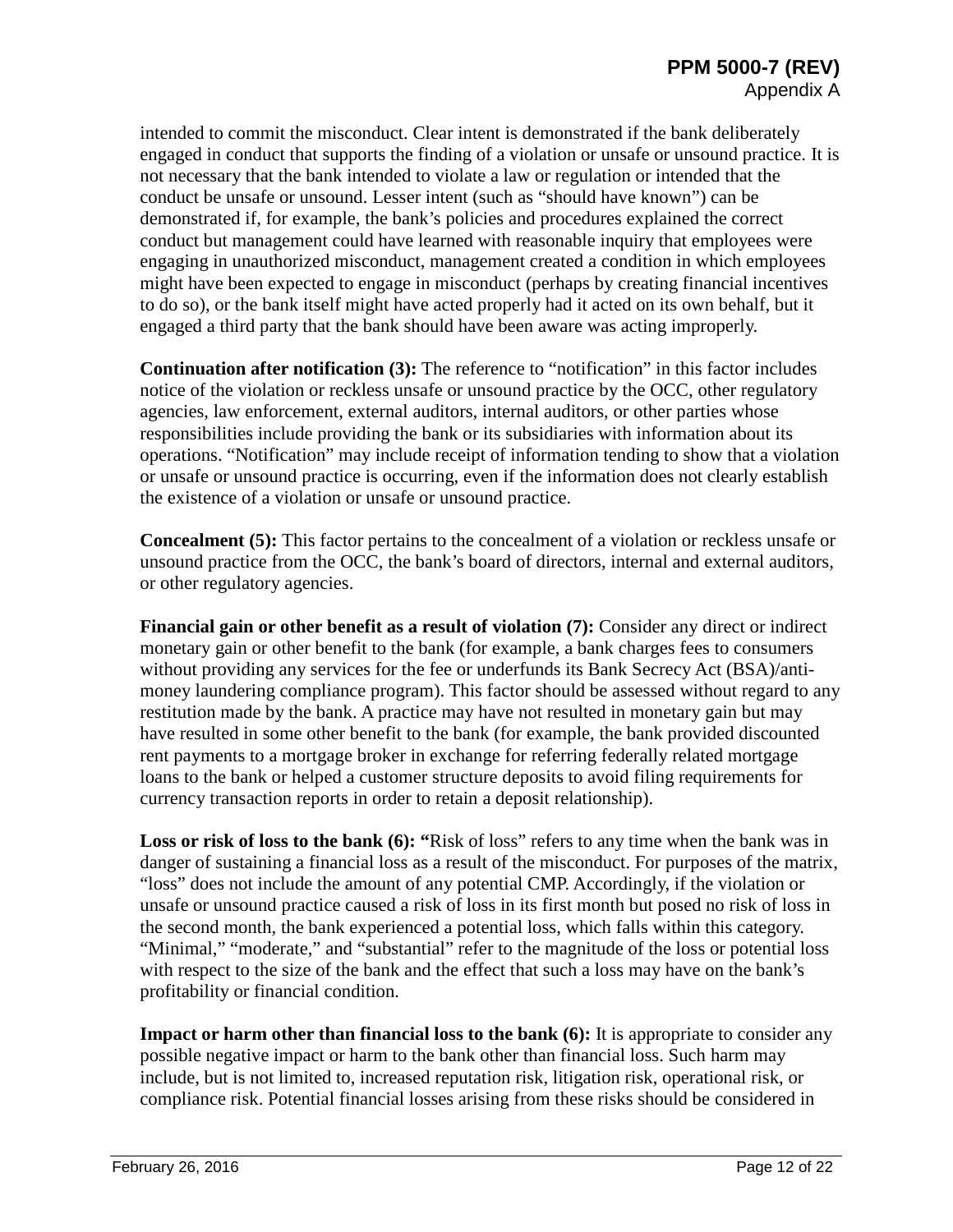this factor rather than in "Loss or risk of loss to the bank." For example, a violation of law involving insider abuse may result in adverse publicity for the bank, possibly causing a run on deposits and affecting the bank's liquidity.

**Loss or harm to consumers or the public (consumer law or BSA violations):** This factor applies in cases involving violations of consumer laws, rules, or regulations in which bank customers incur loss or are otherwise harmed and in cases involving harm to the public because of BSA violations. "Minimal," "moderate," and "substantial" refer to the magnitude of the loss or harm with respect to each individual consumer as well as to the number of consumers affected in relation to the bank's customer base.

**Previous concern or administrative action for similar violation (10) (13):** In this factor, "concern" is used consistently with other OCC guidance, including the matters requiring attention (MRA) guidance in PPM 5400-11, "Matters Requiring Attention," dated October 9, 2014, to refer to OCC criticism of deficient bank practices. In scoring this factor, "violation" refers to violations of law, rule, regulation, condition imposed in writing, or written agreement or any reckless unsafe or unsound practices; "similar violation" could refer to previous violations of the same statute or regulation, for example, a previous lending limit violation and a current lending limit violation. This phrase also could refer to violations or practices that are related in nature, for example, a previous violation of the aggregate lending limit under 12 CFR 215 and a current violation of the lending limit under 12 USC 84. Under severity levels 3 and 4, "enforcement action intended to prevent the violation" includes any enforcement action with provisions requiring bank policies, procedures, systems, or controls that should have prevented the violation or practice at issue, as well as enforcement actions more specifically addressing the violation or practice at issue. Evidence of previous misconduct that would otherwise be excluded from consideration because of the expiration of the statute of limitations may be considered under this factor.

**History of violations and tendency to engage in violations (9) (12):** Under severity levels 0, 2, and 4, "similar violation" has the same meaning as "similar violation" used in the "previous concern or administrative action for similar violation" factor explained previously. Violations or deficiencies need not have been continuous, and violations or deficiencies that were identified in earlier examinations should be considered in applying this factor, even if they have been corrected or if there have been intervening examinations in which no similar violation or deficiency was reported. If a previously corrected violation or deficiency resurfaces later, this may indicate a weakness in the bank's compliance management system or internal controls. Examiners should review all factors surrounding the issue to determine whether there is a persistent problem that warrants a higher matrix score. Evidence of previous misconduct that would otherwise be excluded from consideration because of the expiration of the statute of limitations may be considered under this factor.

**Duration and frequency of violations before notification (2):** This factor refers to the time period during which the violation(s) at issue continued and the number of the violations at issue. "Notification" in this factor means the same as that under "Continuation after notification." Under severity level 4, "pattern or practice" considerations include, but are not limited to, whether the conduct appears to be grounded in a written or unwritten policy or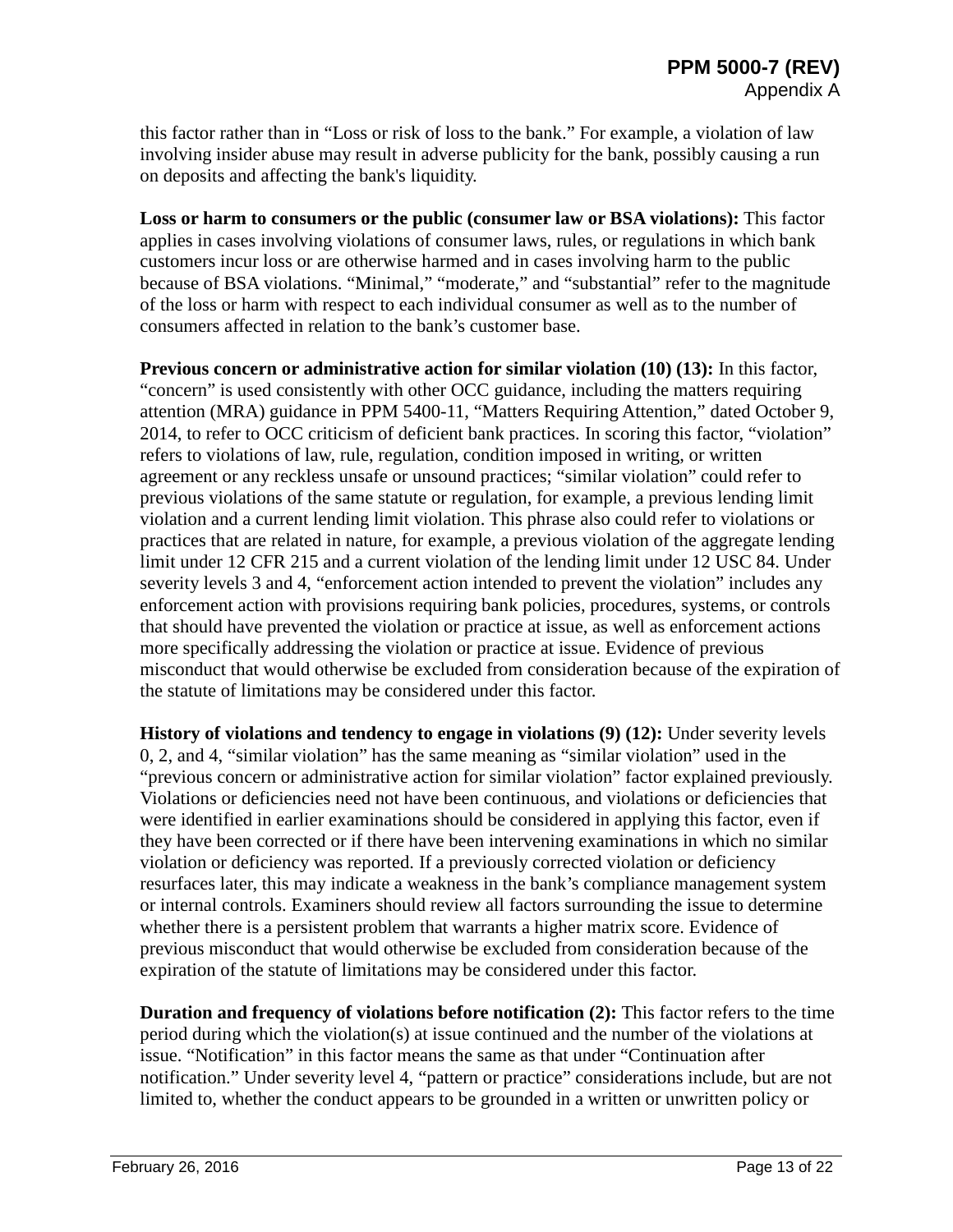established policy, whether the conduct has some common source or cause within the bank's control, and the relationship of the number of instances of conduct to the bank's total activity. For example, a pattern or practice may include a bank not filing timely suspicious activity reports on applicable transactions, failing to review or order appraisals as required by the regulation, or failing to disclose a prepaid finance charge on all consumer loans.

**Effectiveness of internal controls and compliance program (11):** Evaluate whether and how a bank's internal controls or compliance programs, or lack thereof, contributed to the violation or deficiency in question. Internal control systems or compliance programs that are so lacking as to permit the violation or deficiency to occur and remain undetected should be accorded the most severe score. Internal control systems or compliance programs that identified the violation or deficiency, which allowed the bank to initiate timely corrective measures, may receive a lower score.

## **Mitigating Factors**

**Good faith before notification:** In assessing the bank's good faith, generally focus on facts and circumstances that occurred before notification. "Notification" in this factor means the same as that under "Continuation after notification."

**Full cooperation after notification (4):** Focus on facts and circumstances that occurred after notification of the misconduct. "Notification" in this factor means the same as that under "Continuation after notification." Higher scores may be given in instances when the bank fully and completely discloses the misconduct and cooperates in rectifying the situation. Lower scores may be accorded in instances when responses are incomplete or limited to only questions asked, and the bank does little to help rectify the root causes of the misconduct.

**Restitution, if applicable (8):** A bank that provides full restitution and implements corrective action voluntarily before notification should receive the maximum points assigned. In assessing this factor, "notification" means the same as that under "Continuation after notification." Partial restitution or corrective action would include instances when the bank did not make full corrective action, did not properly identify all affected consumers, or did not provide full and appropriate restitution.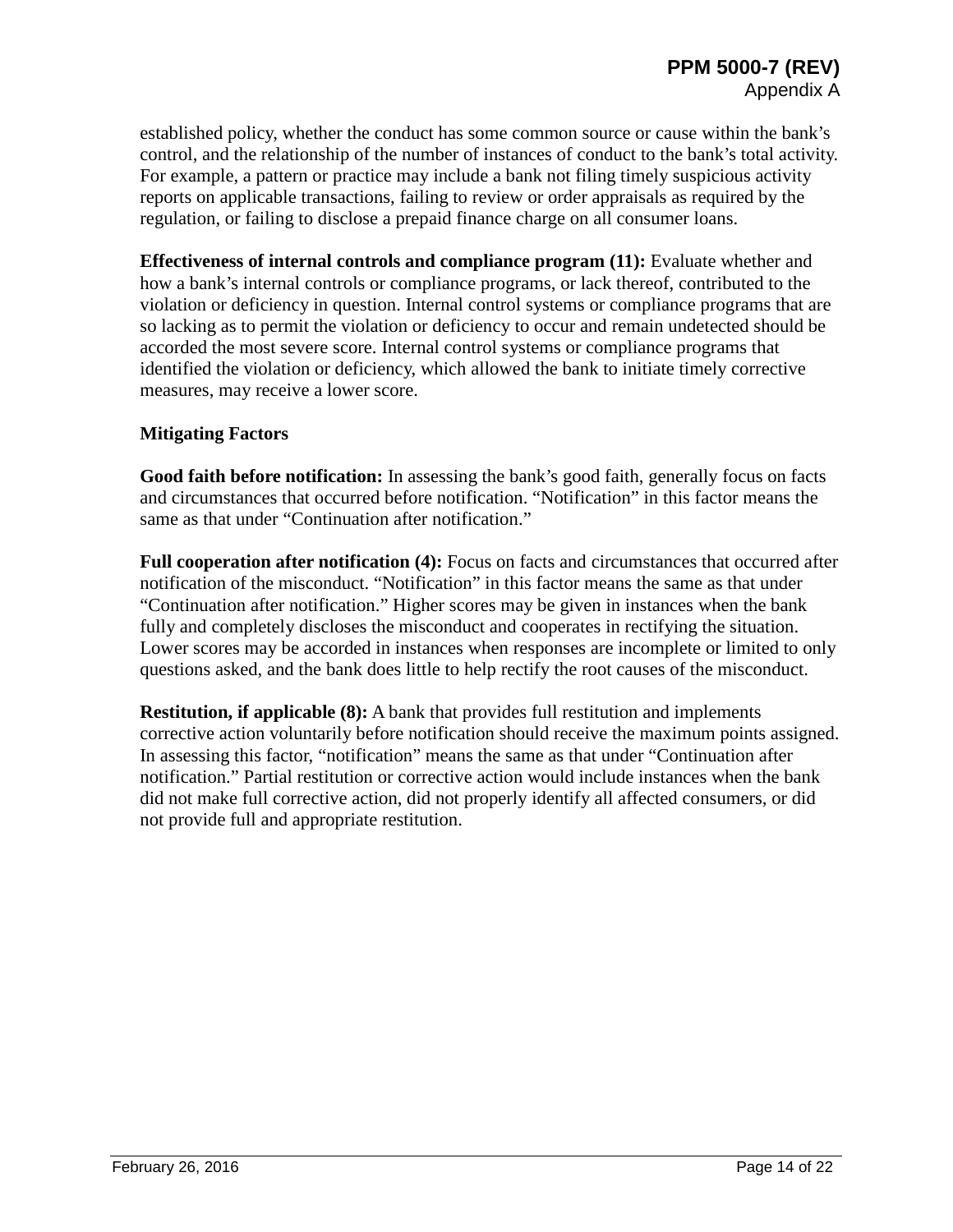## **PPM 5000-7 (REV)**

Appendix B

| $IAP$ Name(s) $\_$    |  |
|-----------------------|--|
| Bank Name & Charter # |  |

Date Matrix Completed \_\_\_\_\_\_\_\_ Matrix User Initials **Matrix User Initials** 

#### **CMP Matrix for Institution-Affiliated Parties**

**Note:** Boxes in the matrix should be used to reflect progressive levels of severity. For brevity, this matrix uses the term "violation" to refer to any violation of law, rule, regulation, order, condition imposed in writing, or written agreement, and any reckless unsafe or unsound practice or breach of fiduciary duty. Refer to PPM 5000-7 (REV), "Civil Money Penalties," for additional guidance before completing the matrix.

| <b>Factors</b>                                                                                                                | 0                                                      | 1                                                                                                         | $\overline{2}$                                                                                              | 3                                                                                                                 | 4                                                                                                 | <b>Factor</b><br>weight | <b>Factor</b><br>score |
|-------------------------------------------------------------------------------------------------------------------------------|--------------------------------------------------------|-----------------------------------------------------------------------------------------------------------|-------------------------------------------------------------------------------------------------------------|-------------------------------------------------------------------------------------------------------------------|---------------------------------------------------------------------------------------------------|-------------------------|------------------------|
| Intent $(1)^a$                                                                                                                | None                                                   |                                                                                                           | Should have<br>known                                                                                        | Disregarded red<br>flags or other<br>warnings                                                                     | Clear intent or<br>clearly<br>disregarded the<br>law or<br>consequences<br>to the bank            | 6                       |                        |
| Continuation<br>after<br>notification (3)                                                                                     | Violation<br>ceased before<br>notification             | Violation<br>ceased<br>immediately<br>upon<br>notification                                                | IAP took<br>timely steps to<br>correct<br>violation, but<br>violation<br>continued<br>after<br>notification | IAP did not<br>timely correct<br>violation, and<br>violation<br>continued for<br>short time after<br>notification | Violation still<br>continuing or<br>continued for<br>long period of<br>time after<br>notification | 4                       |                        |
| Concealment<br>(5)                                                                                                            | None, or self-<br>disclosure of<br>violation           | Disclosure of<br>relevant<br>facts upon<br>request                                                        | Incomplete or<br>involuntary<br>disclosure, or<br>failure to<br>escalate to<br>appropriate<br>authority     | Purposely<br>complicated<br>transaction to<br>make it difficult<br>to uncover                                     | Actively took<br>steps to<br>conceal<br>misconduct or<br>relevant facts                           | 5                       |                        |
| Financial gain<br>or other<br>benefit as a<br>result of<br>violation (7)                                                      | None                                                   | Minimal<br>indirect gain<br>to IAP or<br>related<br>interest                                              | Indirect gain<br>or benefit to<br>IAP or related<br>interest                                                | Direct gain or<br>benefit to IAP or<br>related interest                                                           | Substantial<br>direct benefit to<br>IAP or related<br>interest                                    | 6                       |                        |
| Loss or risk of<br>loss to the<br>bank $(6)$                                                                                  | No loss and<br>no risk of loss                         | Minimal<br>actual loss<br>or minimal<br>risk of loss                                                      | Moderate risk<br>of loss                                                                                    | Moderate actual<br>loss or<br>substantial risk<br>of loss                                                         | Substantial<br>actual loss                                                                        | 5                       |                        |
| Impact or<br>harm other<br>than financial<br>loss to the<br>bank,<br>including<br>harm to<br>consumers or<br>the public $(6)$ | No harm to<br>the bank,<br>consumers, or<br>the public | Minimal<br>impact or<br>minimal<br>harm to<br>bank; no<br>harm to<br>consumers<br>or the public           | Some harm to<br>bank or<br>minimal harm<br>to consumers<br>or the public                                    | Moderate harm<br>to bank.<br>consumers, or<br>the public                                                          | Substantial<br>harm to bank,<br>consumers, or<br>the public                                       | 5                       |                        |
| Previous<br>concern or<br>administrative<br>action for<br>similar<br>violation (10)<br>(13)                                   | None                                                   | Concern in<br>any matters<br>requiring<br>attention<br>(MRA) for<br>related<br>deficiency or<br>violation | Repeat or<br>past due<br>concern in an<br>MRA for<br>related<br>deficiency or<br>violation                  | Concern in an<br>informal<br>enforcement<br>action intended<br>to prevent the<br>violation                        | Concern in a<br>formal<br>enforcement<br>action intended<br>to prevent the<br>violation           | 3                       |                        |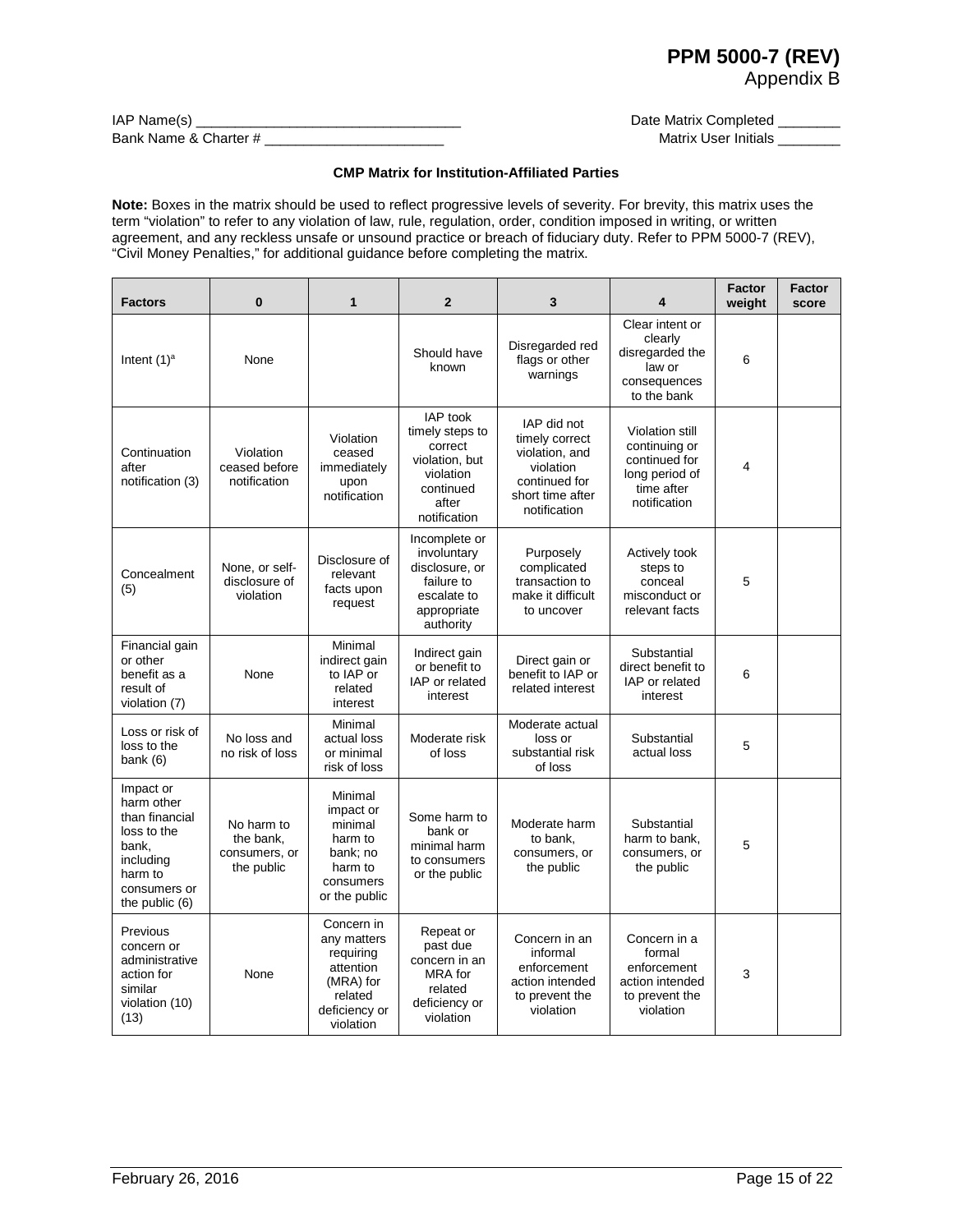## **PPM 5000-7 (REV)**

Appendix B

| <b>Factors</b>                                                                                              | $\bf{0}$                                                                                                                     | 1                                                                                                        | $\overline{2}$                                                                                                                                                          | 3                                                                                                                      | 4                                                                                                                                             | Factor<br>weight | <b>Factor</b><br>score |
|-------------------------------------------------------------------------------------------------------------|------------------------------------------------------------------------------------------------------------------------------|----------------------------------------------------------------------------------------------------------|-------------------------------------------------------------------------------------------------------------------------------------------------------------------------|------------------------------------------------------------------------------------------------------------------------|-----------------------------------------------------------------------------------------------------------------------------------------------|------------------|------------------------|
| History of<br>violations and<br>tendency to<br>engage in<br>violations (9)<br>(12)                          | No prior<br>similar<br>violations or<br>minimal<br>history of<br>unrelated<br>violations                                     | Prior<br>unrelated<br>violations                                                                         | At least one<br>prior similar<br>violation                                                                                                                              | Prior unrelated<br>repeat or<br>recurring<br>violations                                                                | Prior similar<br>repeat or<br>recurring<br>violations                                                                                         | 3                |                        |
| Duration of<br>violation<br>before<br>notification (2)                                                      | Violation<br>continued less<br>than 1 month                                                                                  | Violation<br>continued for<br>up to 6<br>months                                                          | Violation<br>continued for<br>up to 1 year                                                                                                                              | Violation<br>continued for 1-2<br>years                                                                                | Violation<br>outstanding for<br>more than 2<br>years                                                                                          | $\overline{2}$   |                        |
| Number of<br>instances of<br>misconduct at<br>issue                                                         | None                                                                                                                         | $1 - 3$<br>instances                                                                                     | $4-6$<br>instances                                                                                                                                                      | 7-10 instances                                                                                                         | More than 10<br>instances                                                                                                                     | $\overline{2}$   |                        |
| <b>IAP</b><br>responsibility<br>for internal<br>controls<br>environment<br>and its<br>effectiveness<br>(11) | IAP has no<br>responsibility,<br>and/or<br>adequate<br>programs/<br>policies exist<br>in area where<br>violation<br>occurred | <b>IAP</b> has<br>responsibility<br>for<br>inadequate<br>monitoring<br>and<br>reporting of<br>exceptions | <b>IAP</b> has<br>responsibility<br>for<br>inadequate<br>programs/<br>policies but<br>has<br>cooperated<br>in bank's<br>response to<br>required<br>corrective<br>action | <b>IAP</b> has<br>responsibility for<br>absence of any<br>programs/<br>policies in area<br>where violation<br>occurred | IAP has<br>responsibility<br>for inadequate<br>programs/<br>policies and<br>has not been<br>responsive to<br>required<br>corrective<br>action | 4                |                        |
| Subtotal 1                                                                                                  |                                                                                                                              |                                                                                                          |                                                                                                                                                                         |                                                                                                                        |                                                                                                                                               |                  |                        |
| Good faith<br>before<br>notification                                                                        | Complete lack<br>of good faith                                                                                               |                                                                                                          | Some<br>evidence of<br>good faith                                                                                                                                       |                                                                                                                        | Good faith<br>shown<br>throughout                                                                                                             | $\overline{2}$   |                        |
| Full<br>cooperation<br>after<br>notification (4)                                                            | None                                                                                                                         |                                                                                                          | Limited<br>disclosure<br>and<br>cooperation<br>after<br>notification                                                                                                    |                                                                                                                        | Full disclosure<br>and<br>cooperation<br>after<br>notification                                                                                | $\overline{2}$   |                        |
| Restitution, if<br>applicable (8)                                                                           | No restitution                                                                                                               | Partial<br>restitution                                                                                   | Complete<br>restitution<br>under<br>compulsion                                                                                                                          | Complete<br>restitution timely<br>after notification                                                                   | Complete<br>restitution<br>before<br>notification                                                                                             | $\overline{2}$   |                        |
| Subtotal 2                                                                                                  |                                                                                                                              |                                                                                                          |                                                                                                                                                                         |                                                                                                                        |                                                                                                                                               |                  |                        |
| Total matrix score (subtract subtotal 2 from subtotal 1)                                                    |                                                                                                                              |                                                                                                          |                                                                                                                                                                         |                                                                                                                        |                                                                                                                                               |                  |                        |

**<sup>a</sup>** Parenthetical numbers refer to the numbered interagency factors listed in the FFIEC's "Interagency Policy Regarding the Assessment of Civil Money Penalties by the Federal Financial Institutions Regulatory Agencies," 63 Fed. Reg. 30227 (June 3, 1998).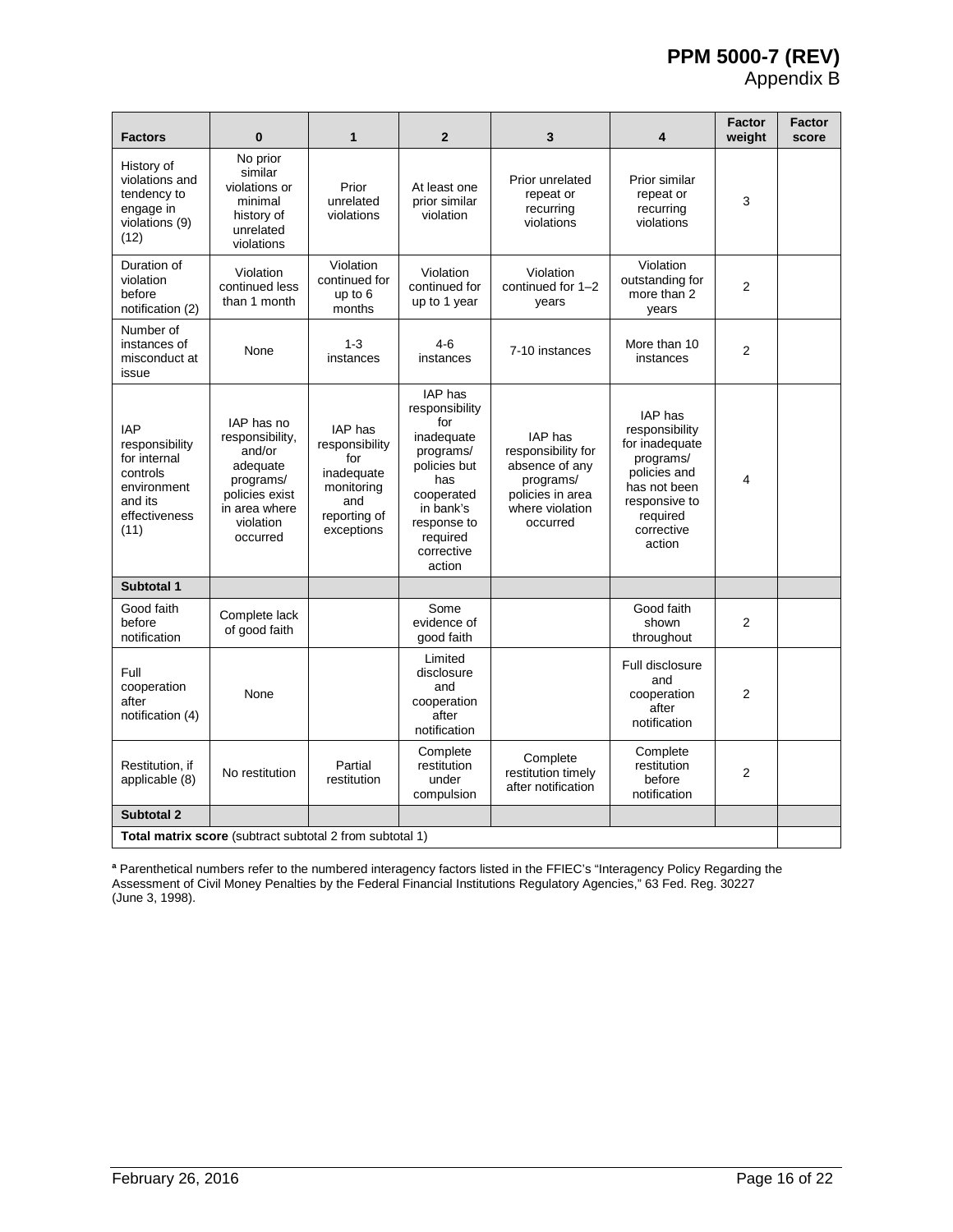| <b>Total matrix score</b> | <b>Suggested action</b>                             |
|---------------------------|-----------------------------------------------------|
| $0 - 40$                  | No CMP, but consider supervisory letter             |
| $41 - 50$                 | Consider reprimand or CMP up to \$5,000             |
| $51 - 60$                 | Consider CMP greater than \$5,000 up to \$15,000    |
| $61 - 80$                 | Consider CMP greater than \$15,000 up to \$35,000   |
| $81 - 100$                | Consider CMP greater than \$35,000 up to \$100,000  |
| $101 - 120$               | Consider CMP greater than \$100,000 up to \$175,000 |
| $121 +$                   | Consider CMP greater than \$175,000                 |

## **Suggested Action Based on Total Matrix Score**

Note: This CMP matrix is to be used as guidance; it does not reduce the CMP process to a mathematical equation and should not be a substitute for sound supervisory judgment. In some cases, it may be appropriate to depart from the matrix to reach a fair and equitable result that achieves the agency's supervisory objectives.

Ability to pay: The IAP's ability to pay the CMP amount suggested on this page should be considered after completion of the CMP matrix and before the recommendation to assess a CMP.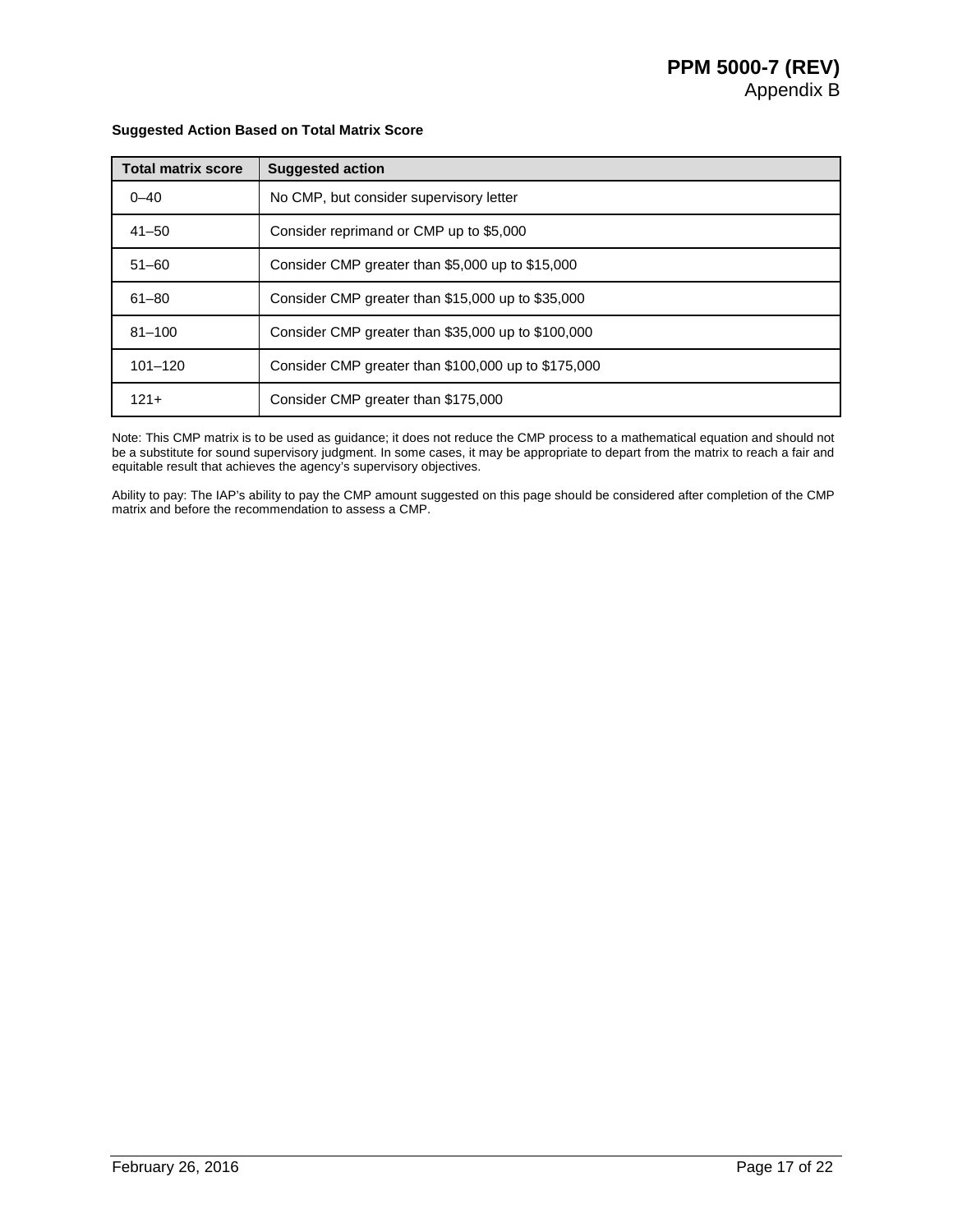## **Guidance for Using the CMP Matrix for Institution-Affiliated Parties**

- **1. Number of matrices:** As a general rule, the following guidelines should be used in determining how many matrices should be completed:
	- One matrix should be completed per person for all violations, reckless unsafe or unsound practices, or breaches of fiduciary duty. When there are several violations, practices, or breaches included in one matrix, the highest severity level applicable for any of them should be recorded for each factor on the matrix. For example, if a director approved a loan in violation of 12 USC 84 and another loan in violation of 12 USC 371c and engaged in reckless unsafe or unsound practices, only one matrix should be completed for that director, with the highest severity level applicable for the violations and practices recorded for each matrix factor.
	- One matrix should be completed for each group of persons with similar culpability. For example, if six directors violated 12 USC 84 and 12 USC 371c and engaged in reckless unsafe or unsound practices, and all were similarly culpable, only one matrix should be completed. If two of the directors, however, were more culpable than the four other directors, two matrices should be completed—one for the two directors who were more culpable and one for the four other directors. Finally, if two of the directors engaged in the 12 USC 84 violation but not in the 12 USC 371c violation or the reckless unsafe or unsound practices, two matrices should be completed—one for the two directors who engaged in only the 12 USC 84 violation and one for the four other directors.
- **2. Application to tier 1 and tier 2 CMPs:** If an examiner discovers serious violations, unsafe or unsound practices, or breaches of fiduciary duty, he or she should apply the matrix to determine the recommended level of action. The examiner need not initially determine whether the violation, practice, or breach provides a basis for a tier 1 or tier 2 CMP. Adjustments have been built into the matrix that should automatically result in the assessment of higher CMPs for tier 2 cases. If the matrix recommendation is for a CMP in excess of \$7,500 per day, as adjusted for inflation, or is based on a reckless unsafe or unsound practice, then the recommended CMP is, by definition, a tier 2 CMP. An unsafe or unsound practice may be considered reckless if it evidences disregard of, or indifference to, the consequences of the practice, even though no harm may be intended. Legal staff should be consulted at this point to ensure that the applicable criteria are met for a tier 2 CMP.

## **3. The following definitions apply when using the matrix:**

The term "**IAP**" is defined in 12 USC 1813(u) to include the following:

- Directors, officers, employees, or controlling shareholders (other than a bank holding company) of, or agents for, a bank;
- Persons who have filed or are required to file a change-in-control notice;
- Shareholders, consultants, joint venture partners, and any other persons participating in a bank's affairs; and
- Independent contractors (including attorneys, appraisers, or accountants) who knowingly or recklessly participate in violations of law or regulation, breaches of fiduciary duty, or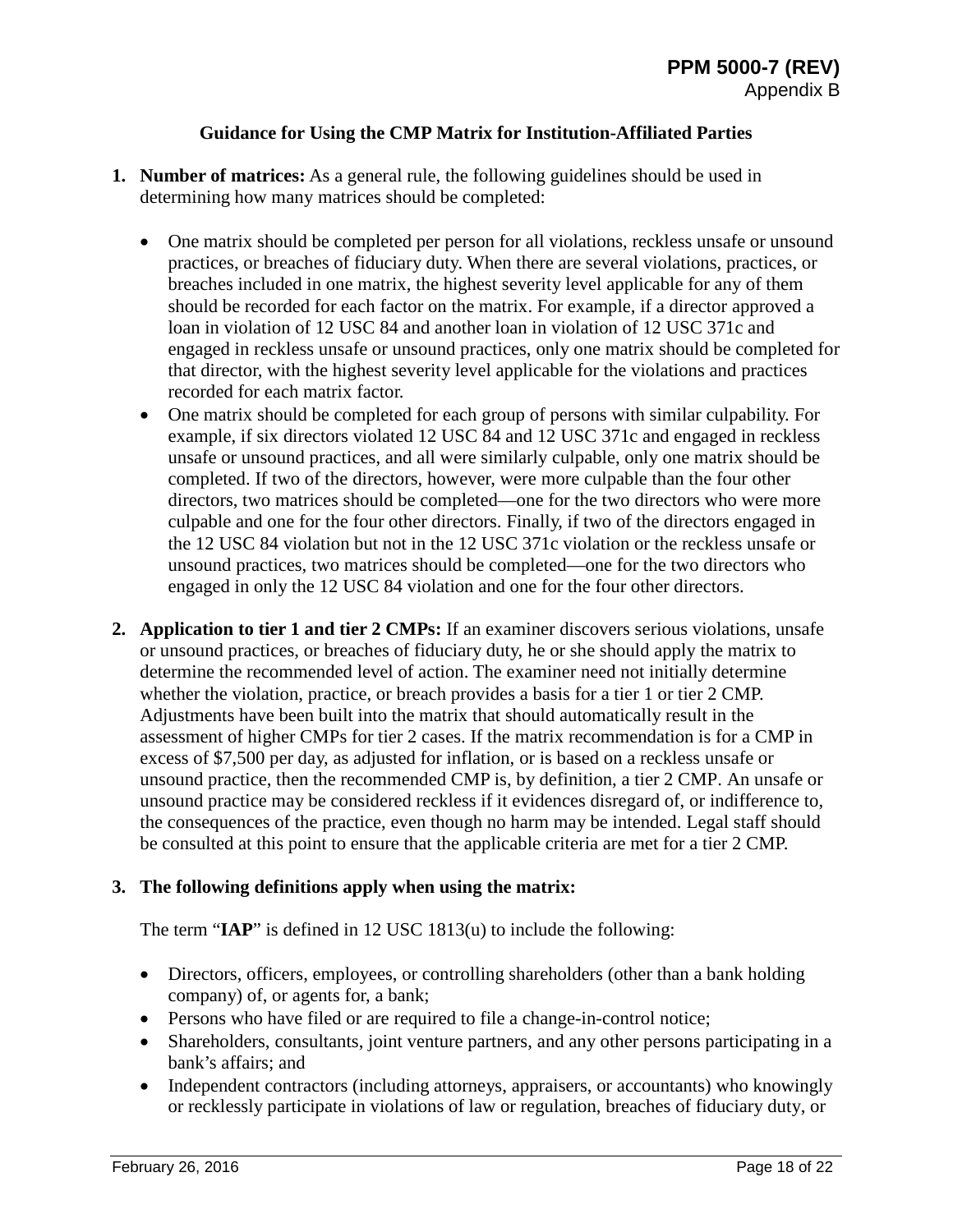unsafe or unsound practices that caused or are likely to cause more than a minimal financial loss to, or a significant adverse effect on, the bank.

**Violations** include violations of law, regulation, orders, conditions imposed in writing, and formal agreements. In the matrix, the term "violation" is used for brevity to refer to any violation of law, rule, regulation, condition imposed in writing, or written agreement, and any reckless unsafe or unsound practice or breach of fiduciary duty.

An **enforceable condition imposed in writing** is a condition that is issued in connection with a decision on a corporate application. Such decisions typically state that the condition is "a condition imposed in writing within the meaning of 12 USC 1818(b)" or similar language.

An **unsafe or unsound practice** is one in which there has been some conduct, whether act or omission, that is contrary to accepted standards of prudent banking operation and might result in exposure of the bank or its shareholders to abnormal risk or loss.

A **fiduciary duty** is a duty of great confidence and trust, which includes a high degree of good faith. Fiduciary duties owed by directors and officers of an institution include the duty of care and the duty of loyalty. The duty of care requires that directors and officers, in the performance of their official duties, exercise the care that an ordinarily prudent person would exercise under similar circumstances. The duty of loyalty requires that directors and officers place the bank's interests above their own or the interests of any third party. For example, the duty of care would be breached if a director failed to take action to prevent or correct a violation of 12 USC 84 after it had been brought to his or her attention. The duty of loyalty would be breached if a director conspired with a borrower to receive the proceeds of a nominee loan.

## **4. The following guidance applies when using the matrix.**

## **Misconduct Factors**

**Intent (1):**<sup>[10](#page-18-0)</sup> Assess this factor based on whether it can be shown that the IAP clearly intended to commit the misconduct. Clear intent or disregard for law is demonstrated if the IAP deliberately engaged in the conduct that supports the finding of a violation, unsafe or unsound practice, or breach of fiduciary duty. It is not necessary that the IAP intended to violate a law or regulation or intended that the conduct be unsafe or unsound or in breach of his or her fiduciary duty. Lesser intent (such as "should have known") can be demonstrated if, for example, the bank's policies and procedures explained the correct conduct but the IAP disregarded policies or procedures or otherwise failed to ensure that the policies were followed.

**Continuation after notification (3):** The reference to "notification" in this factor includes notice to the IAP of the violation, reckless unsafe or unsound practice, or breach of fiduciary

<span id="page-18-0"></span><sup>&</sup>lt;sup>10</sup> Parenthetical numbers refer to the numbered interagency factors listed in the FFIEC's "Interagency Policy Regarding the Assessment of Civil Money Penalties by the Federal Financial Institutions Regulatory Agencies," 63 Fed. Reg. 30227 (June 3, 1998).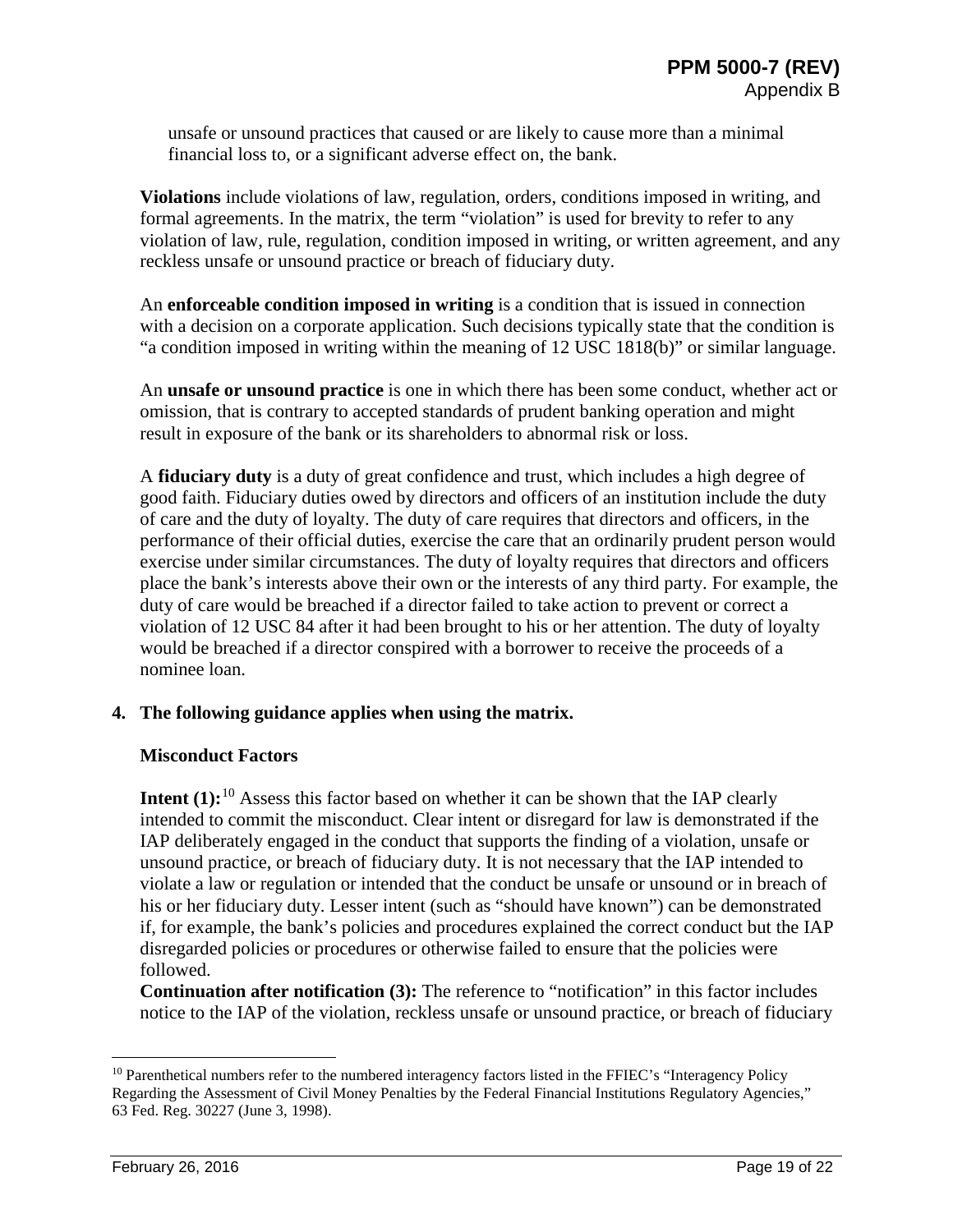duty by the OCC, other regulatory agencies, law enforcement, external auditors, internal auditors, or other parties whose responsibilities include providing the bank or its subsidiaries with information about its operations. "Notification" may include receipt of information tending to show that a violation or unsafe or unsound practice is occurring, even if the information does not clearly establish the existence of a violation or unsafe or unsound practice.

**Concealment (5):** This factor pertains to the concealment of a violation, reckless unsafe or unsound practice, or breach of fiduciary duty from the OCC, the bank's board of directors, internal and external auditors, or other regulatory agencies. A score of "3" is appropriate when an IAP actively obscures the nature of the facts or misconduct but does not affirmatively falsify records or misstate or refuse to disclose material facts. A score of "4" should be imposed when an IAP deliberately falsifies records, misstates facts, or refuses to disclose material facts.

**Financial gain or other benefit as a result of violation (7):** Consider any direct or indirect monetary gain or other benefit to the IAP or related interests. This factor should be assessed without regard to any restitution made by the IAP. A practice may not have resulted in monetary gain but may have resulted in some other benefit to the IAP (for example, the IAP was able to keep his or her position or earn a promotion because of the misconduct).

**Loss or risk of loss to the bank (6):** "Risk of loss" refers to any time when the bank was in danger of sustaining a financial loss as a result of the IAP's misconduct. Accordingly, if the violation, practice, or breach caused a risk of loss in its first month but posed no risk of loss in the second month, the bank experienced a potential loss, which falls within this category. While "minimal," "moderate," and "substantial" are not defined, it has been suggested that amounts of \$50,000 or less can be considered minimal, while amounts exceeding \$100,000 can be considered substantial.

**Impact or harm other than financial loss to the bank (6):** It is appropriate to consider any possible negative impact or harm other than financial loss to the bank. Such harm may include, but is not limited to, increased reputation risk, litigation risk, operational risk, or compliance risk to the bank. Potential financial losses arising from these risks should be considered in this factor rather than in "Loss or risk of loss to the bank." This factor may also include harm to consumers or to the public resulting from violations of consumer law or the BSA.

**Previous concern or administrative action for similar violation (10) (13):** In this factor, "concern" is used consistently with other OCC guidance, including the matters requiring attention (MRA) guidance in PPM 5400-11, to refer to OCC criticism of deficient bank practices. This factor considers previous OCC concerns with an IAP that were communicated to the IAP and documented in the supervisory record or were communicated to the bank in an MRA if the IAP was or should have been aware of the communication. In scoring this factor, "violation" refers to violations of law, rule, regulation, condition imposed in writing, or written agreement, any reckless unsafe or unsound practices, or breaches of fiduciary duty; "similar violation" could refer to previous violations of the same statute or regulation, for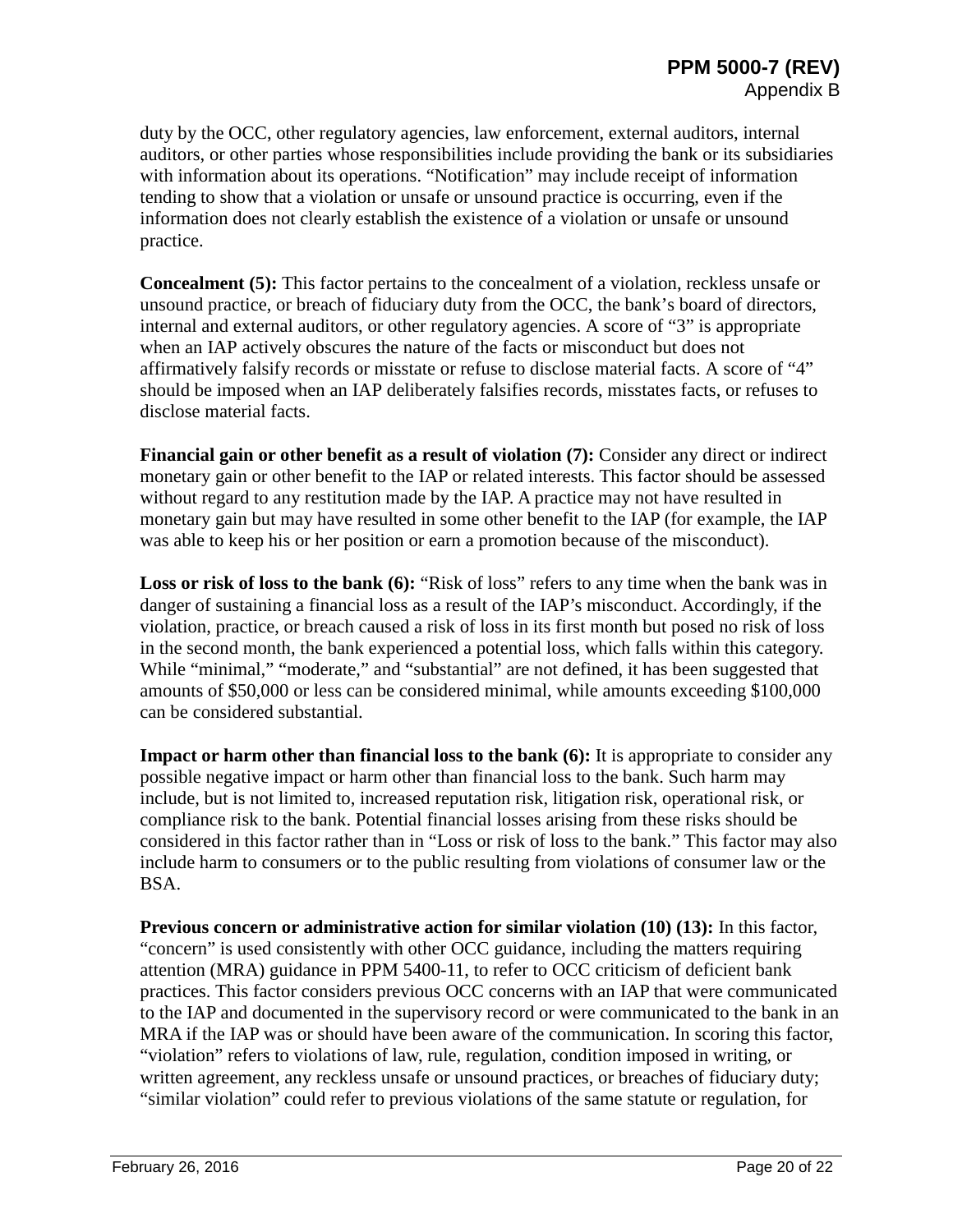example, a previous lending limit violation and a current lending limit violation. This phrase also could refer to violations, practices, or breaches that are related in nature, for example, a previous violation of the aggregate lending limit under 12 CFR 215 and a current violation of the lending limit under 12 USC 84. Under severity levels 3 and 4, "enforcement action intended to prevent the violation" includes any enforcement action with provisions requiring policies, procedures, systems, or controls that should have prevented the misconduct at issue, as well as enforcement actions more specifically addressing the misconduct at issue. Evidence of previous misconduct that would otherwise be excluded from consideration because of the expiration of the statute of limitations may be considered under this factor.

**History of violations and tendency to engage in violations (9) (12):** Under severity levels 0, 2, and 4, "similar violation" has the same meaning as "similar violation" used in the "previous concern or administrative action for similar violation" factor explained previously. Violations or deficiencies need not have been continuous, and violations or deficiencies that were identified in earlier examinations should be considered in applying this factor if the IAP had some responsibility for them, even if they have been corrected or if there have been intervening examinations in which no similar violation or deficiency was reported. Evidence of previous misconduct that would otherwise be excluded from consideration because of the expiration of the statute of limitations may be considered under this factor.

**Duration of violation before notification (2):** This factor refers to the time period during which the violation(s) at issue continued. "Notification" in this factor means the same as that under "Continuation after notification."

**Number of instances of misconduct at issue**: In assessing this factor, each instance or transaction that is considered misconduct is counted individually. Conversely, a single transaction that violates multiple laws or regulations, or results in multiple reckless unsafe or unsound practices or breaches, is considered one instance of misconduct. Misconduct that is excluded due to expiration of the statute of limitations should *not* be considered when scoring this factor.

**IAP responsibility for internal control environment and its effectiveness (11):** This factor should be considered in cases when it has been determined that the institution's internal control policies or procedures are inadequate in the area in which the misconduct occurred (for example, mortgage lending, BSA program, or consumer compliance), but only when assessing CMPs against an IAP responsible for ensuring adequate internal controls are in place for that area (for example, an IAP that has significant influence over, or participation in, major policymaking decisions).

## **Mitigating Factors**

**Good faith before notification:** In assessing the IAP's good faith, generally focus on facts and circumstances that occurred before notification. "Notification" in this factor means the same as that under "Continuation after notification."

Full cooperation after notification (4): Focus on facts and circumstances that occurred after notification of the misconduct. "Notification" in this factor means the same as that under